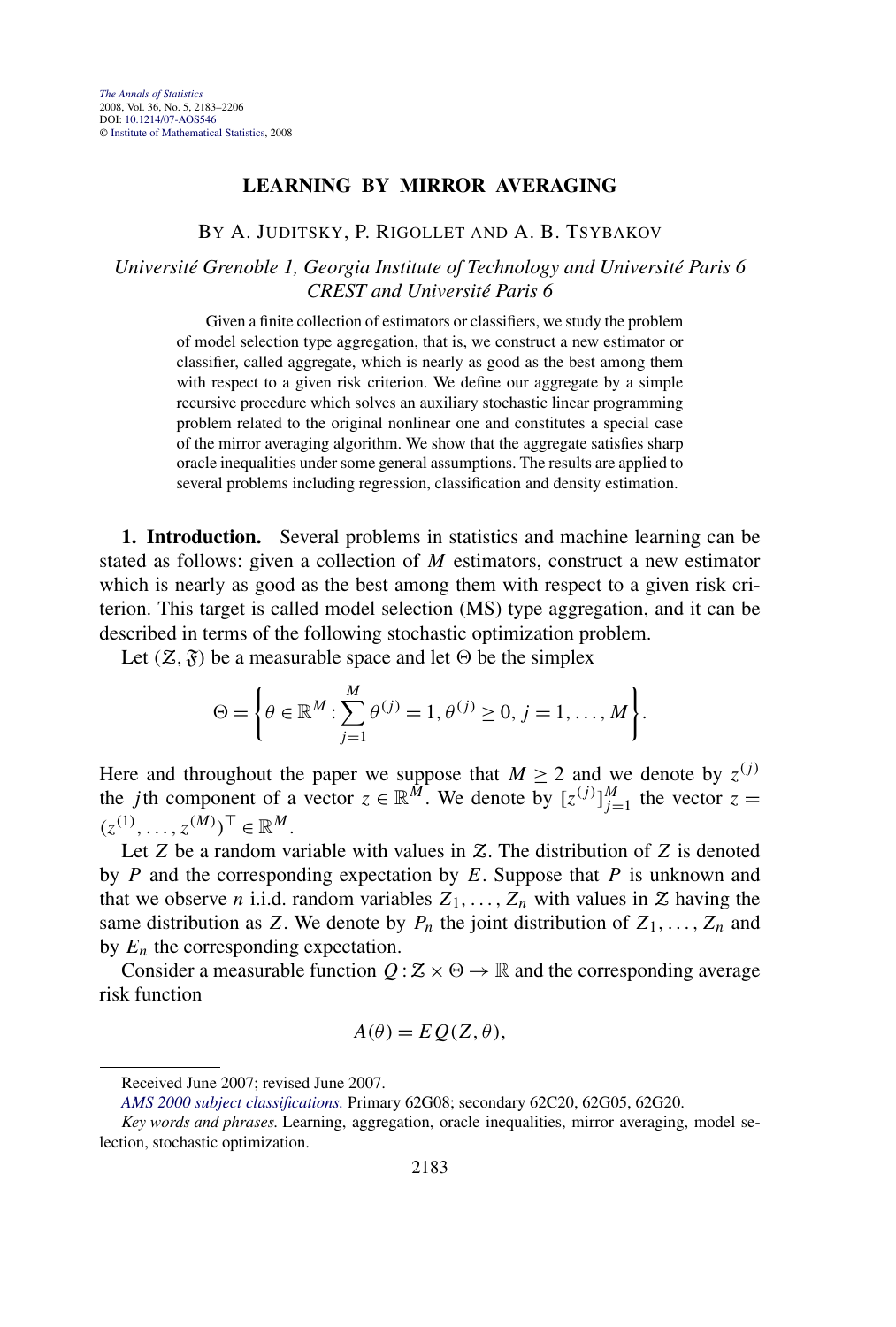<span id="page-1-0"></span>assuming that this expectation exists for all  $\theta \in \Theta$ . Stochastic optimization problems that are usually studied in this context consist in minimization of *A* on some subsets of  $\Theta$ , given the sample  $Z_1, \ldots, Z_n$ . Note that since the distribution of *Z* is unknown, direct (deterministic) minimization of *A* is not possible.

For  $j \in \{1, ..., M\}$ , denote by  $e_j$  the *j*th coordinate unit vector in  $\mathbb{R}^M$ :  $e_j =$  $(0, \ldots, 0, 1, 0, \ldots, 0) \in \mathbb{R}^M$ , where 1 appears in *j*th position.

The aim of MS aggregation is to "mimic the oracle" min<sub>j</sub>  $A(e_i)$ , that is, to construct an estimator  $\tilde{\theta}_n$  measurable with respect to  $Z_1, \ldots, Z_n$  and called aggregate, such that

(1.1) 
$$
E_n A(\tilde{\theta}_n) \leq \min_{1 \leq j \leq M} A(e_j) + \Delta_{n,M},
$$

where  $\Delta_{n,M} > 0$  is a remainder term that should be as small as possible. Thus, the stochastic optimization problem associated to MS aggregation is

$$
\min_{\theta \in \{e_1, \dots, e_M\}} A(\theta).
$$

As an example, one may consider the loss function of the form  $Q(z, \theta)$  =  $\ell(z, \theta^\top H)$  where  $\ell : \mathcal{Z} \times \mathbb{R} \to \mathbb{R}$  and  $H = (h_1, \dots, h_M)^\top$  is a vector of preliminary estimators (classifiers) constructed from a training sample which is supposed to be frozen in our considerations (thus,  $h_j$  can be viewed as fixed functions). The value  $A(e_j) = E\ell(Z, h_j)$  is the risk corresponding to  $h_j$ . Inequality (1.1) can then be interpreted as follows: the aggregate  $\tilde{\theta}_n^{\top}H$ , that is, the convex combination of initial estimators (classifiers)  $h_j$ , with the vector of mixture coefficients  $\tilde{\theta}_n$  measurable with respect to  $Z_1, \ldots, Z_n$ , is nearly as good as the best among  $h_1, \ldots, h_M$ . The word "nearly" here means that the value min<sub>j</sub>  $A(e_j)$  is reproduced up to a reasonably small remainder term  $\Delta_{n,M}$ . Lower bounds can be established showing that, under some assumptions, the smallest possible value of  $\Delta_{n,M}$  in a minimax sense has the form

$$
\Delta_{n,M} = \frac{C \log M}{n},
$$

with some constant  $C > 0$ ; cf. [\[24\]](#page-23-0).

Besides being in themselves precise finite sample results, oracle inequalities of the type (1.1) are very useful in adaptive nonparametric estimation. They allow one to prove that the aggregate estimator  $\tilde{\theta}_n^{\top} H$  is adaptive in a minimax asymptotic sense (and even sharp minimax adaptive in several cases; for more discussion see, e.g., [\[18\]](#page-22-0)).

The aim of this paper is to obtain bounds of the form  $(1.1)$ – $(1.2)$  under some general conditions on the loss function *Q*. For two special cases [density estimation with the Kullback–Leibler (KL) loss, and regression model with squared loss] such bounds have been proved earlier in the works of Catoni [\[7–9\]](#page-22-0) and Yang [\[29\]](#page-23-0). They independently obtained the bound for density estimation with the KL loss, and Catoni [\[8, 9\]](#page-22-0) solved the problem for the regression model with squared loss.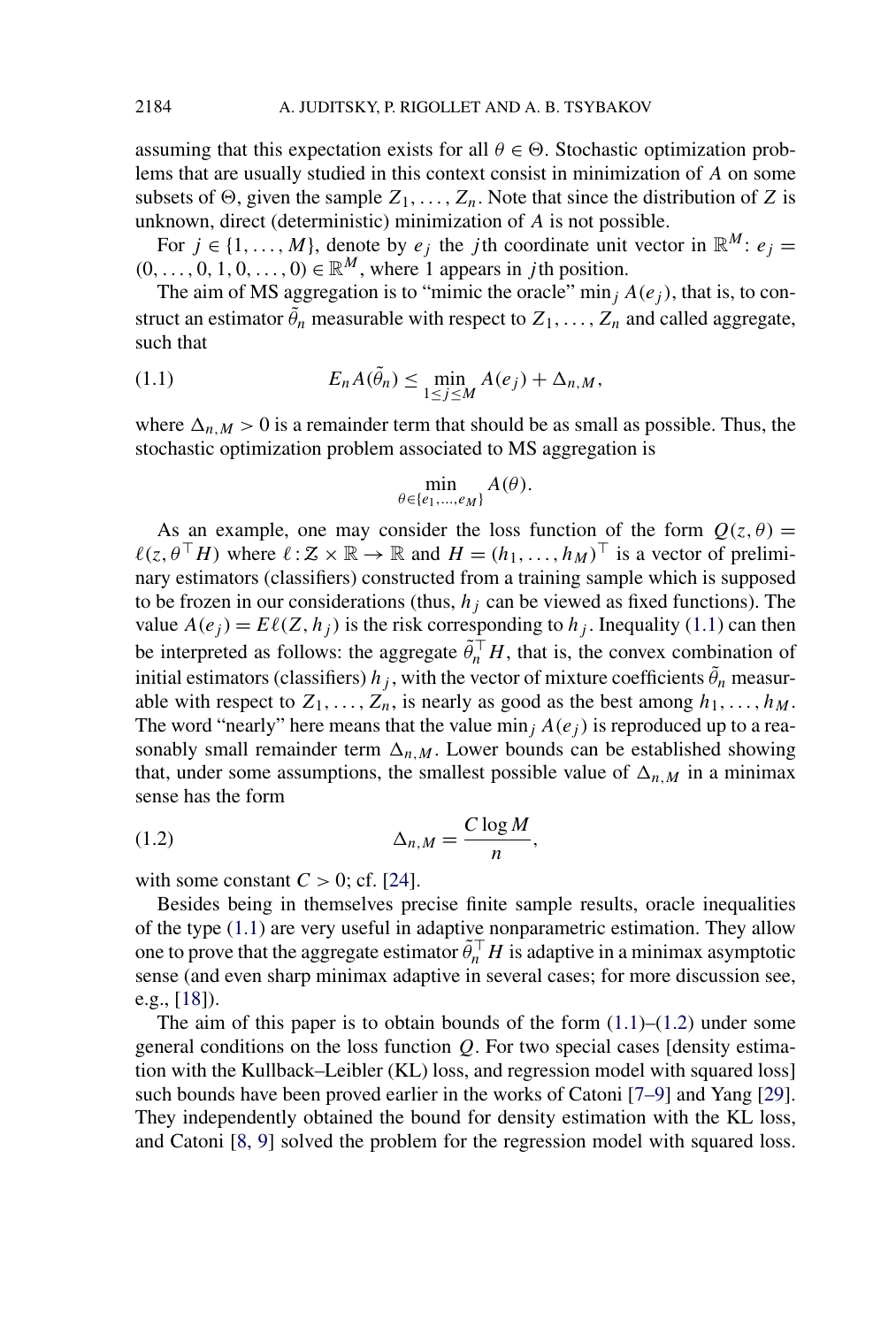Bunea and Nobel [\[5\]](#page-22-0) improved the regression with squared loss result of [\[8, 9\]](#page-22-0) in the case of bounded response, and obtained some related inequalities under weaker conditions. For a problem which is different but close to ours (MS aggregation in the Gaussian white noise model with squared loss) Nemirovski [\[18\]](#page-22-0), page 226, established an inequality similar to [\(1.1\)](#page-1-0), with a suboptimal remainder term. Leung and Barron [\[15\]](#page-22-0) improved upon this result to achieve the optimal remainder term.

Several other works provided less precise bounds than  $(1.1)$ – $(1.2)$ , with *K* min<sub>*j*</sub>  $A(e_i)$  where the leading constant  $K > 1$ , instead of min<sub>*j*</sub>  $A(e_i)$  in [\(1.1\)](#page-1-0) and with a remainder term which is sometimes larger than the optimal one [\(1.2\)](#page-1-0); a detailed account can be found in the survey [\[4\]](#page-22-0) or in the lecture notes [\[17\]](#page-22-0). We mention here only some recent work where aggregation of arbitrary estimators is considered: [\[1, 6, 16, 22, 28, 30\]](#page-22-0). These results are useful for statistical applications, especially if the leading constant  $K$  is close to 1. However, the inequalities with  $K > 1$  do not provide valid bounds for the excess risk  $E_n A(\tilde{\theta}_n) - \min_j A(e_j)$ , that is, they do not show that  $\tilde{\theta}_n$  approximately solves the stochastic optimization problem.

Below we study the mirror averaging MS aggregate  $\hat{\theta}_n$  which is defined by a simple recursive procedure (cf. Section [3\)](#page-4-0). This procedure outputs a convex mixture of initial estimators. Before defining the procedure, we give some arguments in favor of considering mixtures rather than selectors. Selectors are estimators with values in  $\{e_1, \ldots, e_M\}$ , for example, minimizers of the empirical risk. In Proposi-tion [2.1](#page-3-0) we show that selectors cannot satisfy  $(1.1)$ – $(1.2)$ , even for the simplest case where the loss function *Q* is quadratic. The main results of the paper are given in Section [4;](#page-6-0) there we prove that the suggested mirror averaging aggregate satisfies oracle inequalities  $(1.1)$ – $(1.2)$  under some general assumptions on  $Q$ . Finally, we show in Section [5](#page-10-0) that these assumptions are fulfilled for several statistical models including regression, classification and density estimation.

**2. Suboptimality of selectors.** Recall that our goal is to construct an estimator  $\tilde{\theta}_n$  that satisfies an oracle inequality of the type [\(1.1\)](#page-1-0). A traditional way to approach this problem is based on empirical risk minimization. Define the empirical risk *An* by

$$
A_n(\theta) = \frac{1}{n} \sum_{i=1}^n Q(Z_i, \theta)
$$

and the empirical risk minimizer (ERM) by

$$
\tilde{\theta}_n^{\text{ERM}} = \underset{\theta \in \{e_1, \dots, e_M\}}{\text{arg min}} A_n(\theta).
$$

Clearly, the ERM selects one of the *M* initial estimators. More generally we call *selector* any estimator  $T_n$  based on the sample  $(Z_1, \ldots, Z_n)$  having this property, that is, such that  $T_n$  takes values in  $\{e_1, \ldots, e_M\}$ .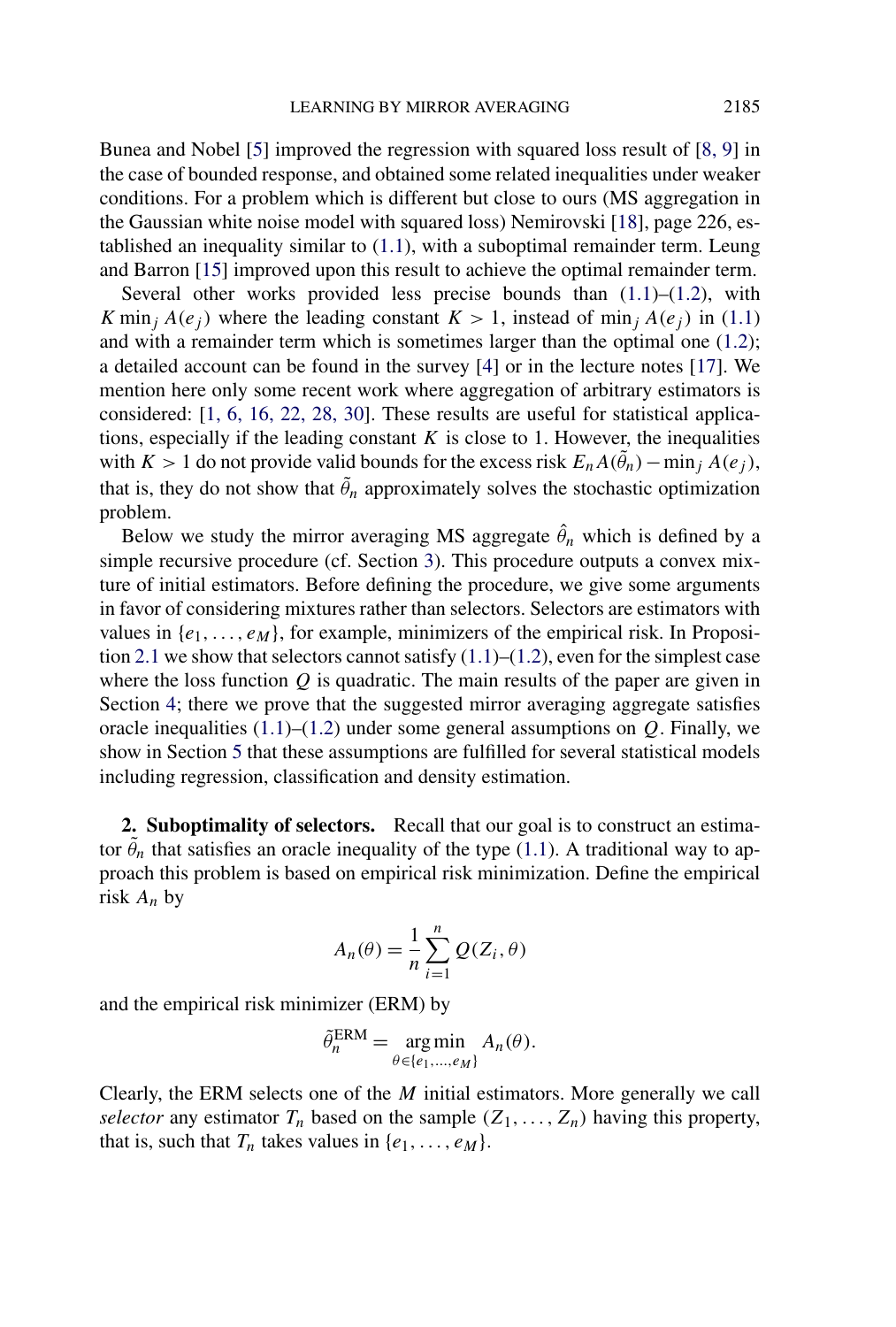<span id="page-3-0"></span>The following example shows that under the squared loss the rate of conver-The following example shows that under the squared loss the rate of convergence  $\Delta_{n,M}$  in [\(1.1\)](#page-1-0) for any selector  $\tilde{\theta}_n = T_n$  is not faster than  $\sqrt{(\log M)/n}$  which is substantially worse than the optimal rate given in [\(1.2\)](#page-1-0).

Indeed, consider the squared loss

(2.1) 
$$
Q(z,\theta) = \frac{1}{2}\theta^{\top}\theta - z^{\top}\theta, \qquad z \in \mathbb{R}^{M}, \ \theta \in \Theta.
$$

For  $k = 1, \ldots, M$  denote by  $P^k$  the distribution of a Gaussian random vector  $Z \in$ For  $\kappa = 1, ..., m$  denote by  $P^{\pi}$  the distribution of a Gaussian random vector  $\mathcal{Z} \in \mathbb{R}^M$  with mean  $e_k(\sigma/2)\sqrt{(\log M)/n}$  and the covariance matrix  $\sigma^2 I$  where *I* stands for the identity matrix, and denote by  $E^k$  the corresponding expectation. It is easy to see that the risk  $A_k(\cdot) = E^k[Q(Z, \cdot)]$  satisfies

(2.2) 
$$
A_k(e_k) = 1/2 - (\sigma/2)\sqrt{(\log M)/n}, \qquad A_k(e_j) = 1/2, \ k \neq j.
$$

Therefore  $A_k$  admits a unique minimum over the set of vertices  $\{e_1, \ldots, e_M\}$  and the minimum is attained at *ek*.

PROPOSITION 2.1. *Let Q be the squared loss function* (2.1). *Assume that we observe i.i.d. random vectors*  $Z_1, \ldots, Z_n$  *with the same distribution as* Z. Denote *by*  $E_n^k$  *the expectation with respect to the sample*  $Z_1, \ldots, Z_n$  *when*  $Z$  *has distribution*  $P_k$ . Then there exists an absolute constant  $c > 0$  such that

(2.3) 
$$
\inf_{T_n} \sup_{k=1,...,M} \left\{ E_n^k[A_k(T_n)] - \min_{1 \le j \le M} A_k(e_j) \right\} \ge c \sigma \sqrt{\frac{\log M}{n}},
$$

*where the infimum is taken over all the selectors Tn*.

A weaker result of similar type [with the rate  $1/\sqrt{n}$  instead of  $\sqrt{(\log M)/n}$ ] is given in [\[14\]](#page-22-0). Proposition 2.1 implies that the slow rate  $\sqrt{\frac{\log M}{n}}$  is the best attainable rate for selectors, since the standard ERM selector satisfies the oracle inequality [\(1.1\)](#page-1-0) with rate  $\Delta_{n,M} \sim \sqrt{\frac{\log M}{n}}$ . Proof of Proposition 2.1 is given in Section [6.](#page-21-0)

The squared loss function (2.1) satisfies the assumptions of Theorems [4.1](#page-6-0) and [4.2](#page-7-0) below. As a consequence, the corresponding aggregated estimate  $\hat{\theta}_n$ , provided by the algorithm of Section [3,](#page-4-0) attains the bound with fast rate *(*log*M)/n*:

$$
E_n^k A_k(\hat{\theta}_n) \leq \min_{1 \leq j \leq M} A_k(e_j) + C \frac{(\sigma^2 + 1) \log M}{n} \qquad \forall k = 1, ..., M.
$$

On the other hand, for the same squared loss, Proposition 2.1 shows that a selector with values in  $\{e_1, \ldots, e_M\}$ , in particular the ERM, cannot satisfy an oracle inequality of the type [\(1.1\)](#page-1-0) with the rate faster than  $\sqrt{\frac{\log M}{n}}$ . This observation suggests that extending the set of possible values of the estimator to the whole simplex  $\Theta$  may help to obtain faster rates of aggregation.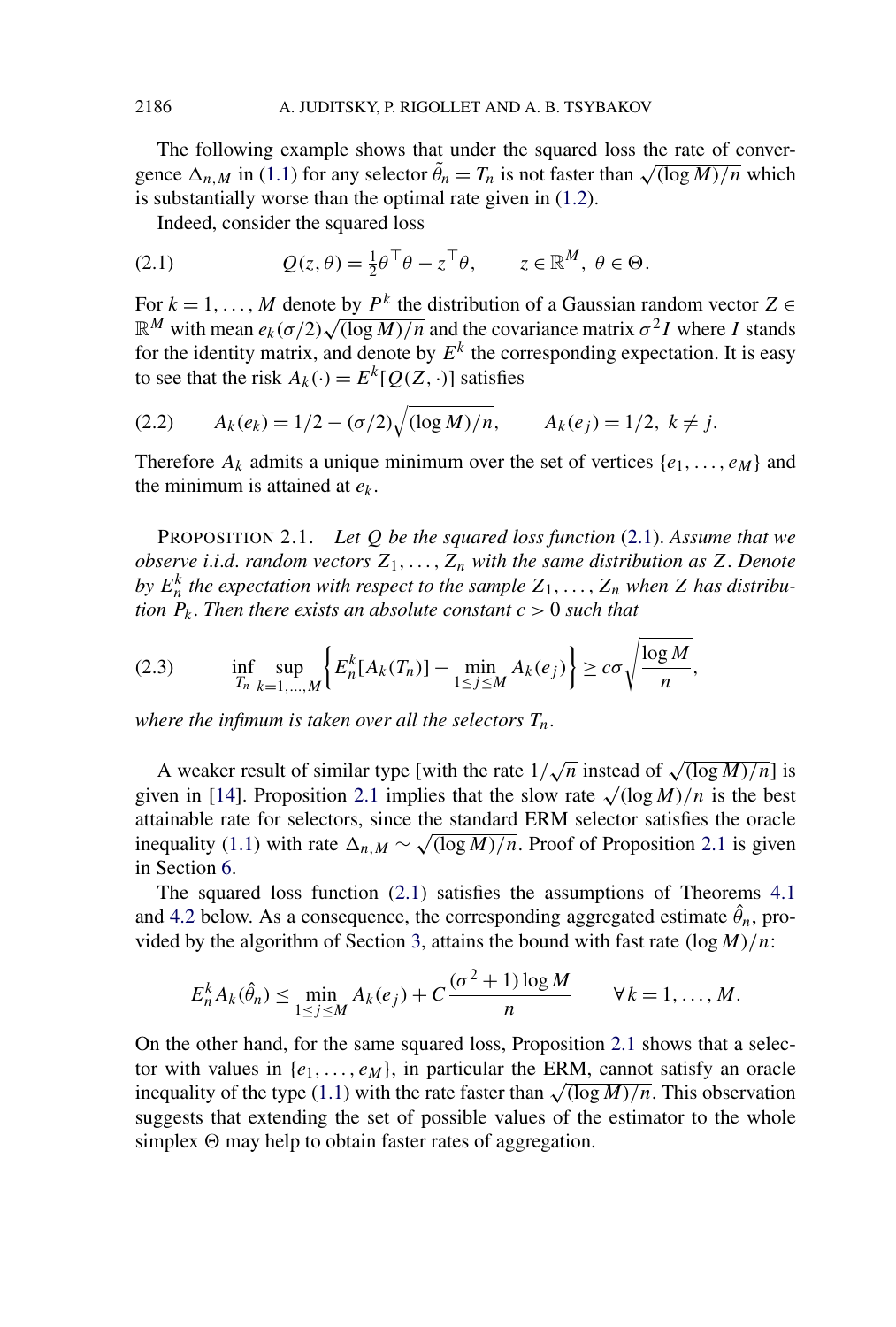<span id="page-4-0"></span>**3. The algorithm.** Procedures with values in  $\Theta$ , that is, convex mixtures of the initial estimators, can be constructed in various ways. One of them originates from the idea of mirror descent due to Nemirovski and Yudin [\[19\]](#page-22-0). This idea has been further developed in [\[3, 20\]](#page-22-0), mainly in the deterministic optimization framework. A version of the mirror descent method due to Nesterov [\[20\]](#page-22-0) has been applied to the aggregation problem in [\[12\]](#page-22-0) under the name of mirror averaging. As shown in [\[12\]](#page-22-0), for convex loss functions *Q* the mirror averaging estimator  $\tilde{\theta}_n$  satisfies under mild assumptions the following oracle inequality:

(3.1) 
$$
E_n A(\tilde{\theta}_n) \leq \min_{\theta \in \Theta} A(\theta) + C_0 \sqrt{\frac{\log M}{n}},
$$

where  $C_0 > 0$  is a constant depending only on the supremum norm of the gradient  $\nabla_{\theta} Q(\cdot, \cdot)$ . The name mirror averaging reflects the fact that the algorithm does a stochastic gradient descent in the dual space with further "mirroring" to the primal space and averaging; for more details and discussion see [\[12\]](#page-22-0).

Note that in  $(3.1)$  the minimum is taken over the whole simplex  $\Theta$ , so an inequality of the type  $(1.1)$  holds as well, but for large *n* the remainder term in  $(3.1)$ is of larger order than the optimal one given in [\(1.2\)](#page-1-0).

To improve upon this, consider the following auxiliary stochastic linear programming problem. If *A* is a convex function, we can bound it from above by a linear function:

$$
A(\theta) \le \sum_{j=1}^M \theta^{(j)} A(e_j) \triangleq \tilde{A}(\theta) \qquad \forall \theta \in \Theta,
$$

where  $\tilde{A}(\theta) = E \tilde{Q}(Z, \theta)$ , with

$$
\tilde{Q}(Z,\theta) \triangleq \theta^{\top}u(Z), \qquad u(Z) \triangleq (Q(Z,e_1), \ldots, Q(Z,e_M))^{\top}.
$$

Note that

$$
\tilde{A}(e_j) = A(e_j), \qquad j = 1, \ldots, M.
$$

Since  $\Theta$  is a simplex, the minimum of the linear function  $\tilde{A}$  is attained at one of its vertices. Therefore,

$$
\min_{\theta \in \Theta} \tilde{A}(\theta) = \min_{1 \le j \le M} A(e_j),
$$

which shows that the *linear* stochastic programming problem of minimization of *A*˜ on  $\Theta$  is linked to the problem of MS aggregation. This also suggests that the mirror averaging algorithm of  $[12]$  applied to minimization of the linear function  $\tilde{A}$  could make sense to achieve our MS aggregation goal. Particularizing the definition of mirror averaging procedure from  $[12]$  for linear function  $\ddot{A}$ , we get the following algorithm.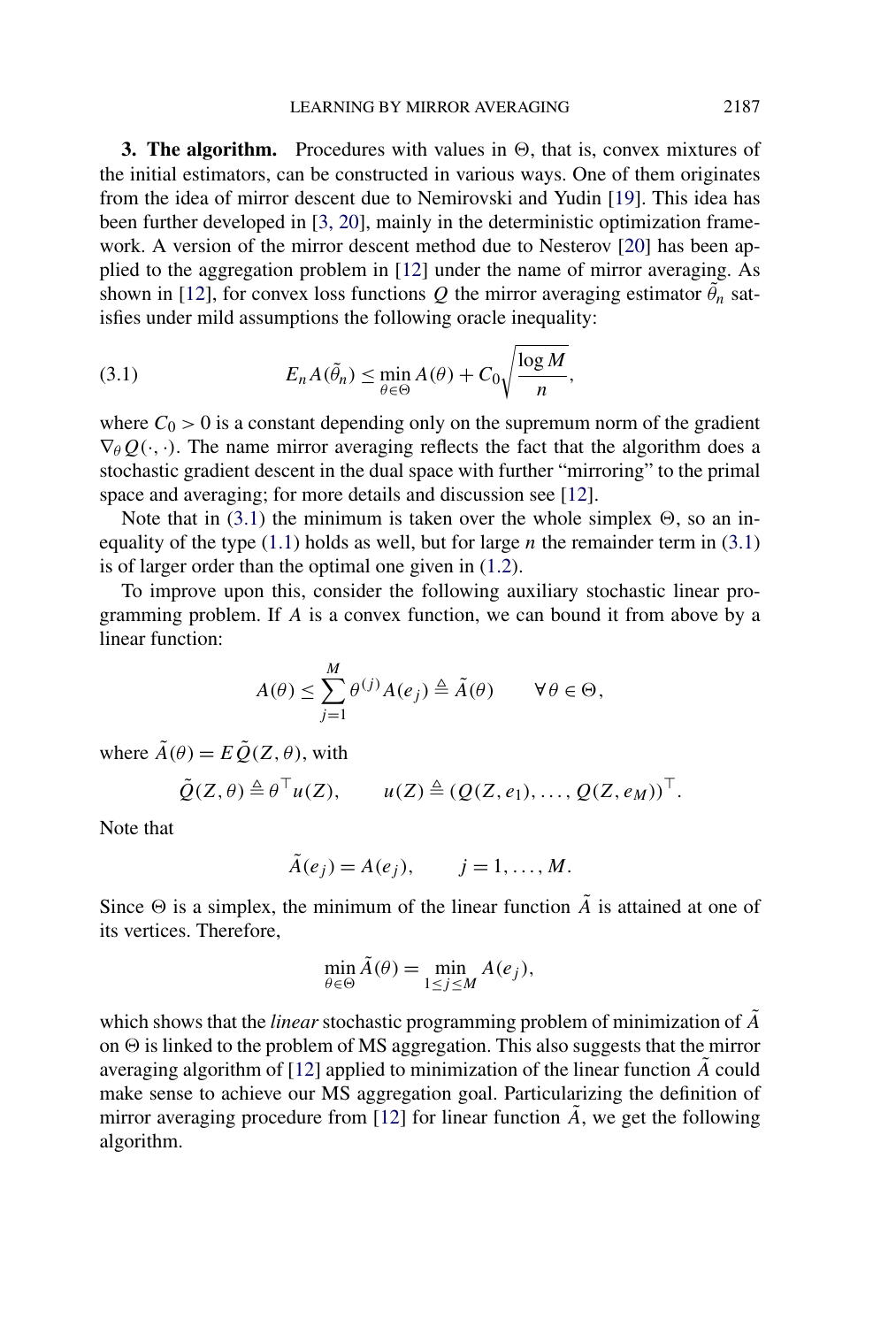For  $\beta > 0$  define the function  $W_\beta : \mathbb{R}^M \to \mathbb{R}$  by

(3.2) 
$$
W_{\beta}(z) \triangleq \beta \log \bigg( \frac{1}{M} \sum_{j=1}^{M} e^{-z^{(j)}/\beta} \bigg), \qquad z = (z^{(1)}, \ldots, z^{(M)}).
$$

The gradient of  $W_\beta$  is given by

$$
\nabla W_{\beta}(z) = \left[ -\frac{e^{-z^{(j)}/\beta}}{\sum_{k=1}^{M} e^{-z^{(k)}/\beta}} \right]_{j=1}^{M}
$$

*.*

Consider the vector

$$
u_i \triangleq (Q(Z_i, e_1), \ldots, Q(Z_i, e_M))^{\top} = u(Z_i) = \nabla_{\theta} \tilde{Q}(Z_i, \theta),
$$

and the iterations:

- Fix the initial values  $\theta_0 \in \Theta$  and  $\zeta_0 = 0 \in \mathbb{R}^M$ .
- For  $i = 1, \ldots, n 1$ , do the recursive update

(3.3) 
$$
\zeta_i = \zeta_{i-1} + u_i,
$$

$$
\theta_i = -\nabla W_\beta(\zeta_i).
$$

• Output at iteration *n* the average

(3.4) 
$$
\hat{\theta}_n = \frac{1}{n} \sum_{i=1}^n \theta_{i-1}.
$$

Note that the estimator  $\hat{\theta}_n$  is measurable with respect to  $(Z_1, \ldots, Z_{n-1})$ . The components  $\theta_i^{(j)}$  of the vector  $\theta_i$  from (3.3) can be written in the form

$$
\theta_i^{(j)} = \frac{\exp(-\beta^{-1} \sum_{m=1}^i Q(Z_m, e_j))}{\sum_{k=1}^M \exp(-\beta^{-1} \sum_{m=1}^i Q(Z_m, e_k))}, \qquad j = 1, ..., M.
$$

The "mirroring" function  $\nabla W_\beta$  maps the variables  $\zeta_i$  that take on values in the dual space (which is  $\mathbb{R}^M$  equipped with the  $\ell_{\infty}$  norm) to the primal space (which is the  $\ell_1$  body  $\Theta$ ); cf. [\[12\]](#page-22-0). Note that  $W_\beta$  defined in (3.2) is not the only possible choice; other functions  $W_\beta$  satisfying the conditions described in [\[12\]](#page-22-0) can be used to construct the updates (3.3).

We arrived at the algorithm  $(3.3)$ – $(3.4)$  by a linear stochastic programming argument. It is interesting that several particular cases or versions of this algorithm are well known, and they were derived from different considerations. We mention first the literature on prediction of individual deterministic sequences. For a detailed account on this subject see [\[10\]](#page-22-0). A general problem considered there is for an agent to compete against the observed predictions of a group of experts, so that the agent's error is close to that of the best expert. In that framework the observations  $Z_i$  are supposed to be uniformly bounded nonrandom variables, and

<span id="page-5-0"></span>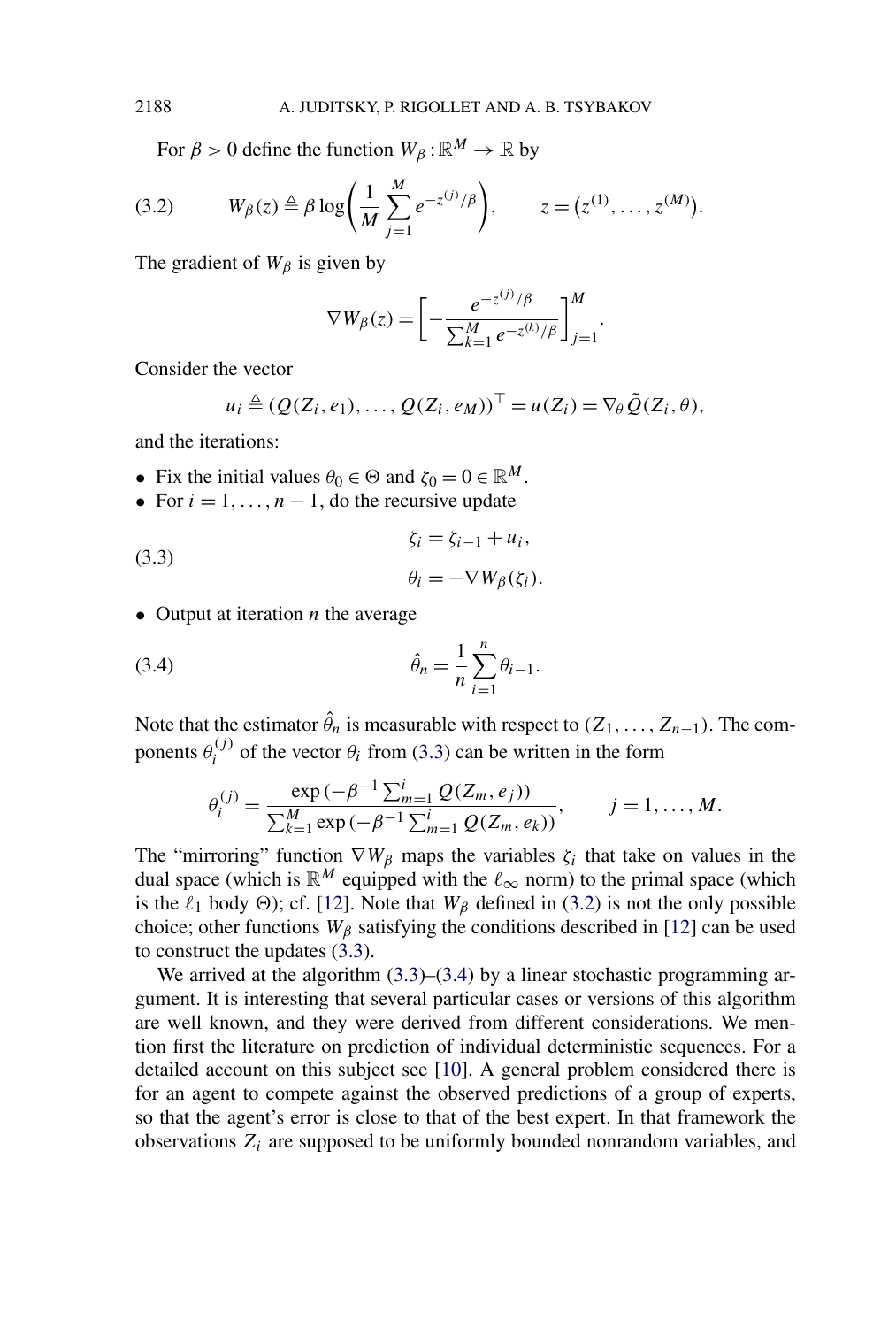<span id="page-6-0"></span>the risk function is defined as the cumulative loss over the trajectory. Interestingly, for such problems, which are quite different from ours, methods similar to [\(3.3\)](#page-5-0) constitute one of the principal tools; cf. [\[11, 13, 23, 26, 27\]](#page-22-0). However, in contrast to our procedure, those methods do not involve the averaging step [\(3.4\)](#page-5-0); they do not need it because they deal with non-random observations and cumulative losses. Note that the algorithm with the averaging step [\(3.4\)](#page-5-0) included, that is, the one that we consider here, has also been discussed in the literature, though only for two specific combinations of loss function/model: the squared loss *Q* in regression model [\[5, 8, 9\]](#page-22-0) and the Kullback–Leibler loss *Q* in density estimation [\[7, 9, 29\]](#page-22-0). It is interesting that in the latter case the algorithm  $(3.3)$ – $(3.4)$  can be derived using information-theoretical arguments from the theory of source coding; cf. [\[9\]](#page-22-0).

Remark that we define algorithm [\(3.3\)](#page-5-0)–[\(3.4\)](#page-5-0) for a general loss function *Q*, and we consider arbitrary i.i.d. data  $Z_i$ , not restricted to a particular model.

Since [\(3.3\)](#page-5-0)–[\(3.4\)](#page-5-0) is a special case of the mirror averaging method of [\[12\]](#page-22-0) corresponding to a linear function  $\tilde{A}$ , the coarse oracle inequality [\(3.1\)](#page-4-0) remains valid with *A* replaced by  $\tilde{A}$ . But we show below that in fact  $\hat{\theta}_n$  satisfies a stronger inequality, that is, one with the optimal rate [\(1.2\)](#page-1-0).

**4. Main results.** In this section we prove two theorems. They establish oracle inequalities of the type [\(1.1\)](#page-1-0) for  $\hat{\theta}_n$ . Theorem 4.1 requires a more conservative assumption on the loss functions *Q* than Theorem [4.2.](#page-7-0) This assumption is easier to check, and it often leads to a sharper bound but not for such models as nonparametric density estimation with the *L*<sup>2</sup> loss which will be treated using Theorem [4.2.](#page-7-0) In some cases (e.g., in regression with Gaussian noise) Theorem 4.1 yields a suboptimal remainder term, while Theorem [4.2](#page-7-0) does the correct job. In both theorems it is supposed that the values  $A(e_1), \ldots, A(e_M)$  are finite. We will also need the following definition.

DEFINITION 4.1. A function  $T: \mathbb{R}^M \to \mathbb{R}$  is called *exponentially concave* if the composite function  $exp \circ T$  is concave.

It is straightforward to see that exponential concavity of a function −*T* implies that *T* is convex. Furthermore, if  $-T/\beta$  is exponentially concave for some  $\beta > 0$ , then  $-T/\beta'$  is exponentially concave for all  $\beta' > \beta$ . Let  $Q_1$  be the function on  $Z \times \Theta \times \Theta$  defined by  $Q_1(z, \theta, \theta') = Q(z, \theta) - Q(z, \theta')$  for all  $z \in \mathcal{Z}$  and all  $\theta, \theta' \in \Theta$ .

THEOREM 4.1. *Assume that Q*<sup>1</sup> *can be decomposed into the sum of two functions*  $Q_1 = Q_2 + Q_3$  *such that*:

- *The mapping*  $\theta \mapsto -Q_2(z, \theta, \theta')/\beta$  *is exponentially concave on the simplex*  $\Theta$ , *for all*  $z \in \mathbb{Z}, \theta' \in \Theta$ , *and*  $Q_2(z, \theta, \theta) = 0$  *for all*  $z \in \mathbb{Z}, \theta \in \Theta$ .
- *There exists a function R on* Z *integrable with respect to P and such that*  $-Q_3(z, \theta, \theta') \le R(z)$ , *for all*  $z \in \mathbb{Z}, \theta, \theta' \in \Theta$ .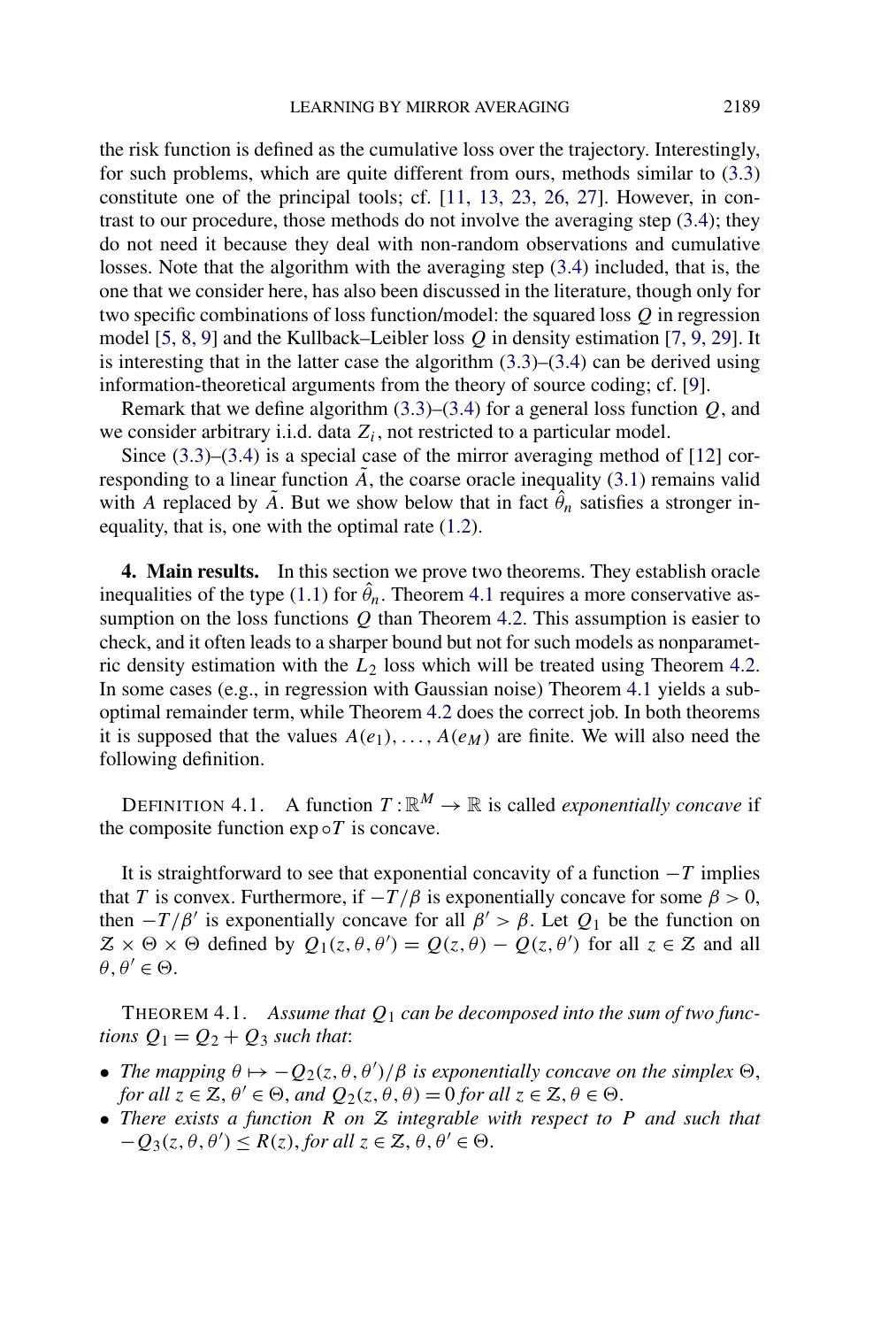*Then the aggregate*  $\hat{\theta}_n$  *satisfies, for any*  $M \geq 2, n \geq 1$ *, the following oracle inequality*:

$$
E_{n-1}A(\hat{\theta}_n) \le \min_{1 \le j \le M} A(e_j) + \frac{\beta \log M}{n} + E[R(Z)].
$$

THEOREM 4.2. *Assume that for some β >* 0 *there exists a Borel function*  $\Psi_{\beta}$ :  $\Theta \times \Theta \to \mathbb{R}_+$  *such that the mapping*  $\theta \mapsto \Psi_{\beta}(\theta, \theta')$  *is concave on the simplex*  $\Theta$  *for any fixed*  $\theta' \in \Theta$ ,  $\Psi_{\beta}(\theta, \theta) = 1$  *and*  $E \exp(-Q_1(Z, \theta, \theta')/\beta) \leq \Psi_{\beta}(\theta, \theta')$  *for*  $all \theta, \theta' \in \Theta$ . Then the aggregate  $\hat{\theta}_n$  satisfies, for any  $M \geq 2, n \geq 1$ , the following *oracle inequality*:

$$
E_{n-1}A(\hat{\theta}_n) \leq \min_{1 \leq j \leq M} A(e_j) + \frac{\beta \log M}{n}.
$$

Proofs of both theorems are based on the following lemma. Introduce the discrete random variable  $\omega$  with values in the set  $\{e_1, \ldots, e_M\}$  and with the distribution P defined conditionally on  $(Z_1, \ldots, Z_{n-1})$  by  $\mathbb{P}[\omega = e_j] = \hat{\theta}_n^{(j)}$  where  $\hat{\theta}_n^{(j)}$  is the *j*th component of  $\hat{\theta}_n$ . The expectation corresponding to  $\mathbb P$  is denoted by  $\mathbb E$ .

LEMMA 4.1. *For any measurable function*  $Q$  *and any*  $\beta > 0$  *we have* 

(4.1) 
$$
E_{n-1}A(\hat{\theta}_n) \leq \min_{1 \leq j \leq M} A(e_j) + \frac{\beta \log M}{n} + S_1,
$$

*where*

$$
S_1 \triangleq \beta E_n \log \bigg( \mathbb{E} \exp \bigg[ -\frac{Q_1(Z_n, \omega, \mathbb{E}[\omega])}{\beta} \bigg] \bigg).
$$

PROOF. By definition of  $W_\beta(\cdot)$ , for  $i = 1, \ldots, n$ ,

(4.2)  
\n
$$
W_{\beta}(\zeta_{i}) - W_{\beta}(\zeta_{i-1}) = \beta \log \left( \frac{\sum_{j=1}^{M} e^{-\zeta_{i}^{(j)}} / \beta}{\sum_{j=1}^{M} e^{-\zeta_{i-1}^{(j)}} / \beta} \right)
$$
\n
$$
= \beta \log(-v_{i}^{\top} \nabla W_{\beta}(\zeta_{i-1})) = \beta \log(v_{i}^{\top} \theta_{i-1}),
$$

where

$$
v_i = \left[\exp\left(-\frac{u_i^{(j)}}{\beta}\right)\right]_{j=1}^M.
$$

Taking expectations on both sides of (4.2), summing up over *i*, using the fact that  $(θ<sub>i−1</sub>, Z<sub>i</sub>)$  has the same distribution as  $(θ<sub>i−1</sub>, Z<sub>n</sub>)$  for  $i = 1, ..., n$ , and applying

<span id="page-7-0"></span>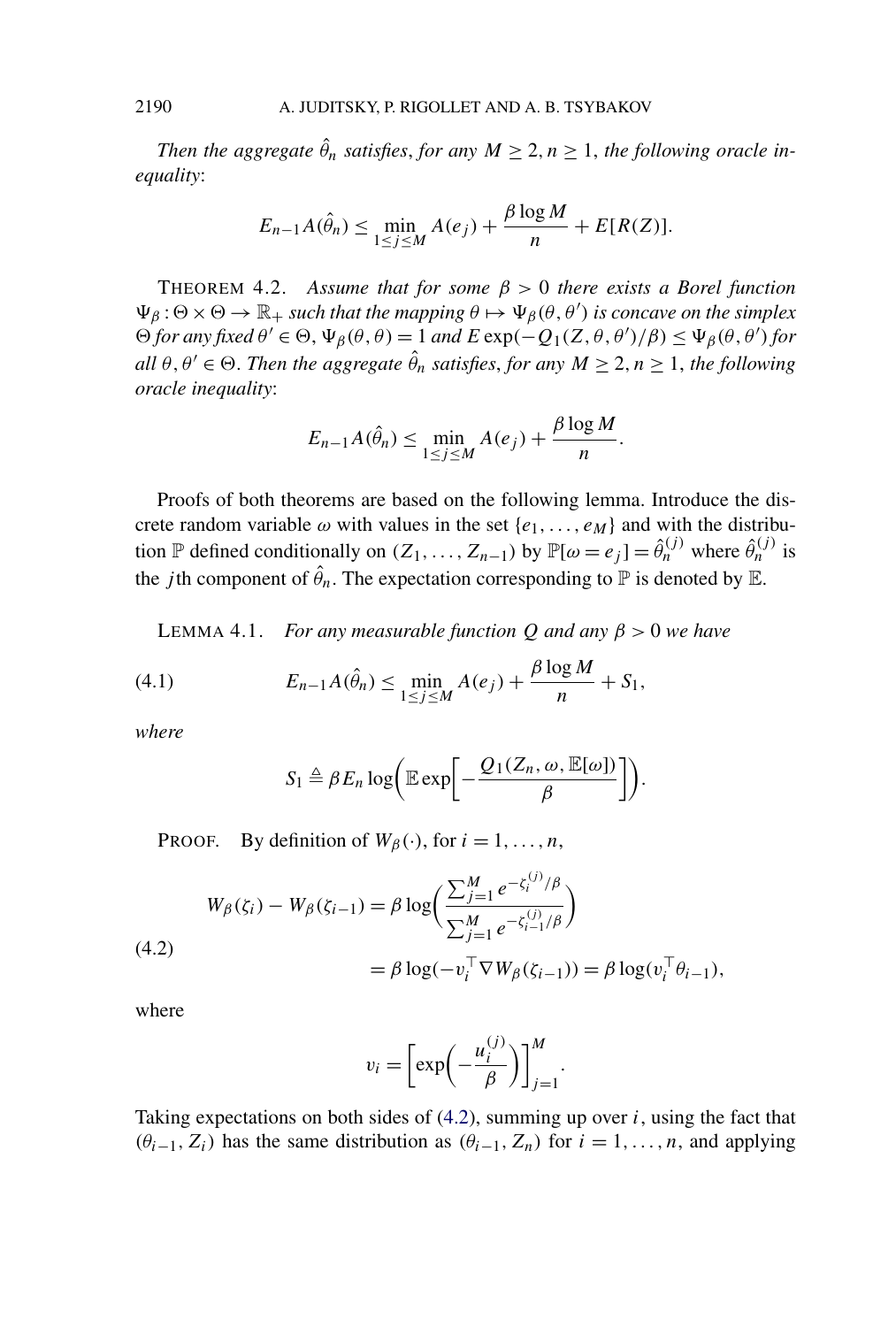the Jensen inequality, we get

$$
\frac{E_n[W_\beta(\zeta_n) - W_\beta(\zeta_0)]}{n} = \frac{\beta}{n} \sum_{i=1}^n E_n \log \left( \sum_{j=1}^M \theta_{i-1}^{(j)} \exp \left[ -\frac{Q(Z_i, e_j)}{\beta} \right] \right)
$$
  

$$
= \frac{\beta}{n} \sum_{i=1}^n E_n \log \left( \sum_{j=1}^M \theta_{i-1}^{(j)} \exp \left[ -\frac{Q(Z_n, e_j)}{\beta} \right] \right)
$$
  

$$
\leq \beta E_n \log \left( \sum_{j=1}^M \hat{\theta}_n^{(j)} \exp \left[ -\frac{Q(Z_n, e_j)}{\beta} \right] \right) \triangleq S.
$$

Since  $Q_1(z, \omega, \mathbb{E}[\omega]) = Q(z, \omega) - Q(z, \mathbb{E}[\omega])$  and  $\mathbb{E}[\omega] = \hat{\theta}_n$ , the RHS of (4.3) can be written in the form

(4.4)  
\n
$$
S = \beta E_n \log \left( \mathbb{E} \exp \left[ -\frac{\mathcal{Q}(Z_n, \omega)}{\beta} \right] \right)
$$
\n
$$
= \beta E_n \log \left( \exp \left[ -\frac{\mathcal{Q}(Z_n, \mathbb{E}[\omega])}{\beta} \right] \right) + S_1
$$
\n
$$
= -E_{n-1} A(\hat{\theta}_n) + S_1.
$$

We now bound from below the LHS of (4.3). For any  $j^* = 1, \ldots, M$ , by monotonicity of the function  $log(·)$ , we have

$$
W_{\beta}(\zeta_n) \geq \beta \log \left( \frac{1}{M} e^{-\zeta_n^{(j^*)}/\beta} \right) = -\beta \log M - \zeta_n^{(j^*)},
$$

where  $\zeta_n^{(j^*)} = \zeta_n^{\top} e_{j^*}$  is the *j*<sup>\*</sup>th component of  $\zeta_n$ . Set  $j^* = \arg \min_{1 \le j \le M} A(e_j)$ . Then, using the fact that  $W_\beta(\zeta_0) = W_\beta(0) = 0$  we obtain

(4.5) 
$$
\frac{E_n[W_\beta(\zeta_n) - W_\beta(\zeta_0)]}{n} \ge -\frac{\beta \log M}{n} - \frac{E_n[\zeta_n^\top e_{j^\star}]}{n}
$$

$$
= -\frac{\beta \log M}{n} - \min_{1 \le j \le M} A(e_j).
$$

Combining (4.3), (4.4) and (4.5) gives the lemma.  $\square$ 

In view of Lemma [4.1,](#page-7-0) to prove Theorems [4.1](#page-6-0) and [4.2](#page-7-0) it remains to give appropriate upper bounds for *S*1.

PROOF OF THEOREM [4.1.](#page-6-0) Since  $Q_1 = Q_2 + Q_3$ , with  $-Q_3(z, \theta, \theta') \le R(z)$ for all  $z \in \mathcal{Z}, \theta, \theta' \in \Theta$ , the quantity  $S_1$  can be bounded from above as follows:

$$
S_1 \leq \beta E_n \log \bigg( \mathbb{E} \exp \bigg[ -\frac{Q_2(Z_n, \omega, \mathbb{E}[\omega])}{\beta} \bigg] \bigg) + E_n[R(Z_n)].
$$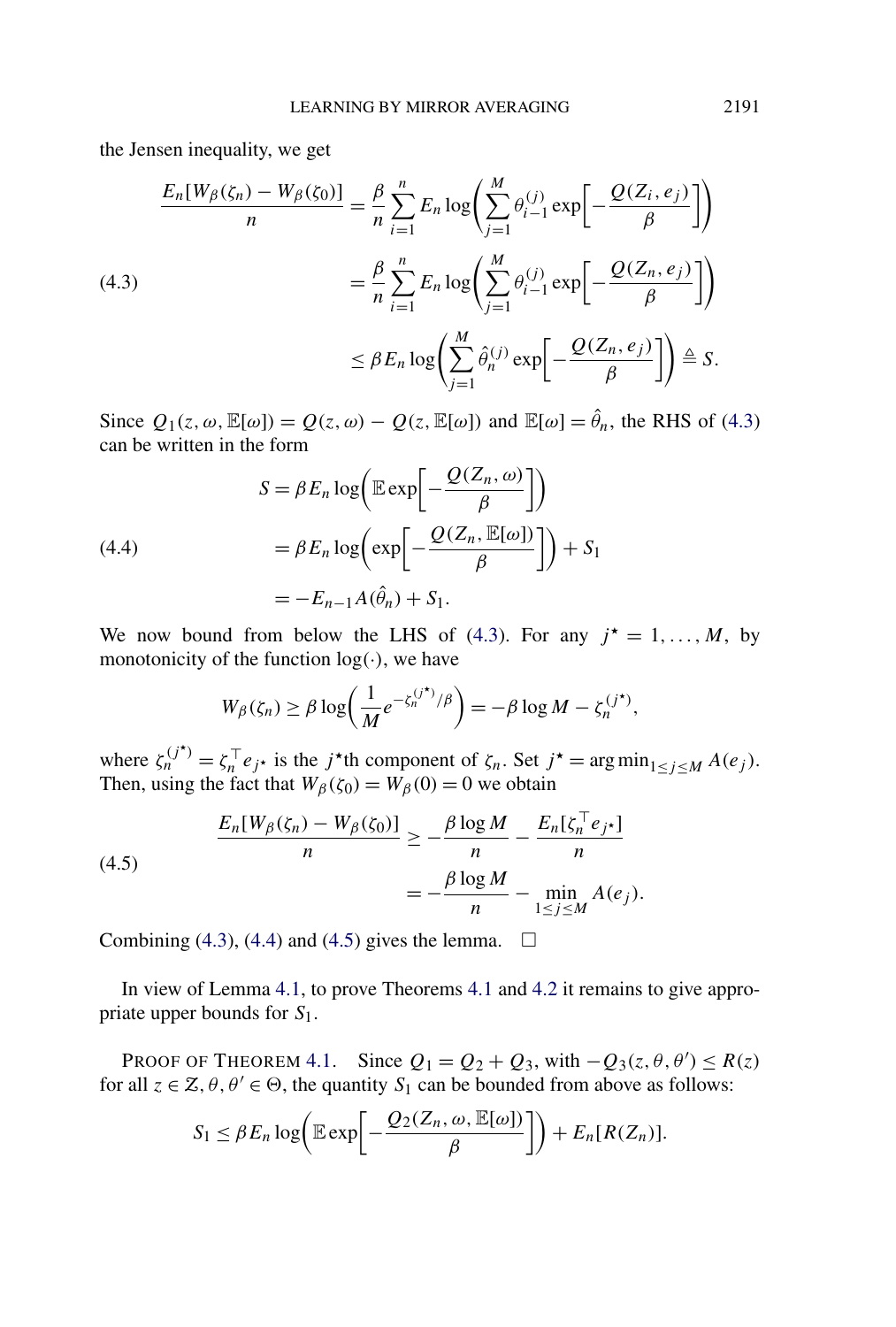Now since  $-Q_2(z, \cdot)/\beta$  is exponentially concave on  $\Theta$  for all  $z \in \mathbb{Z}$ , the Jensen inequality yields

$$
\mathbb{E} \exp \biggl[ -\frac{\mathcal{Q}_2(Z_n, \omega, \mathbb{E}[\omega])}{\beta} \biggr] \le \exp \biggl[ -\frac{\mathcal{Q}_2(Z_n, \mathbb{E}[\omega], \mathbb{E}[\omega])}{\beta} \biggr] = 1.
$$

Therefore  $S_1 \leq E_n[R(Z_n)]$ . This and Lemma [4.1](#page-7-0) imply the result of the theorem.  $\Box$ 

PROOF OF THEOREM [4.2.](#page-7-0) Using the Jensen inequality twice, with the concave functions  $log(\cdot)$  and  $\Psi_{\beta}(\cdot, \mathbb{E}[\omega])$ , we get

$$
S_1 \leq \beta E_{n-1} \log \left( E \mathbb{E} \exp \left[ -\frac{Q_1(Z, \omega, \mathbb{E}[\omega])}{\beta} \right] \right)
$$
  
=  $\beta E_{n-1} \log \left( \mathbb{E} E \exp \left[ -\frac{Q_1(Z, \omega, \mathbb{E}[\omega])}{\beta} \right] \right)$   
 $\leq \beta E_{n-1} \log(\mathbb{E} \Psi_\beta(\omega, \mathbb{E}[\omega]))$   
 $\leq \beta E_{n-1} \log(\Psi_\beta(\mathbb{E}[\omega], \mathbb{E}[\omega])) = 0,$ 

where the first equality is due to the Fubini theorem. Theorem [4.2](#page-7-0) follows now from (4.6) and Lemma [4.1.](#page-7-0)  $\Box$ 

REMARK. A particular case of Theorem [4.1](#page-6-0) where  $Q_3 \equiv 0$  and the loss  $Q$ is uniformly bounded in  $z, \theta$  can be derived from the theory of prediction of deterministic sequences discussed in Section [3](#page-4-0) above. We sketch here the argument that can be used. If written in our notation, some results of that theory (see, e.g., [\[13, 23\]](#page-22-0) or Section 3.3 of [\[10\]](#page-22-0)) are as follows: under exponential concavity of  $\theta \mapsto -\eta Q(z, \theta)$  for some  $\eta > 0$  and boundedness of sup<sub>z $\theta$ </sub> |  $Q(z, \theta)$ |, for any fixed sequence  $Z_i$  we have

(4.7) 
$$
\frac{1}{n}\sum_{i=1}^{n}Q(Z_i,\theta_{i-1})\leq \min_{j=1,\dots,M}\frac{1}{n}\sum_{i=1}^{n}Q(Z_i,e_j)+\frac{C\log M}{n}
$$

where *C* is a constant depending only on  $\beta$  and on the value sup<sub>z  $\theta$ </sub> |  $Q(z, \theta)$ |. Assuming now that  $Z_i$  are random and i.i.d., taking expectations in  $(4.7)$  and interchanging the expectation and the minimum on the right-hand side we obtain

(4.8) 
$$
E_n\left(\frac{1}{n}\sum_{i=1}^n Q(Z_i,\theta_{i-1})\right) \leq \min_{j=1,\dots,M} A(e_j) + \frac{C \log M}{n}.
$$

Now, exponential concavity of  $\theta \mapsto -\eta Q(z, \theta)$  implies convexity of  $\theta \mapsto Q(z, \theta)$ and thus convexity of *A*(·). Therefore, since  $\theta_{i-1}$  is measurable with respect to

<span id="page-9-0"></span>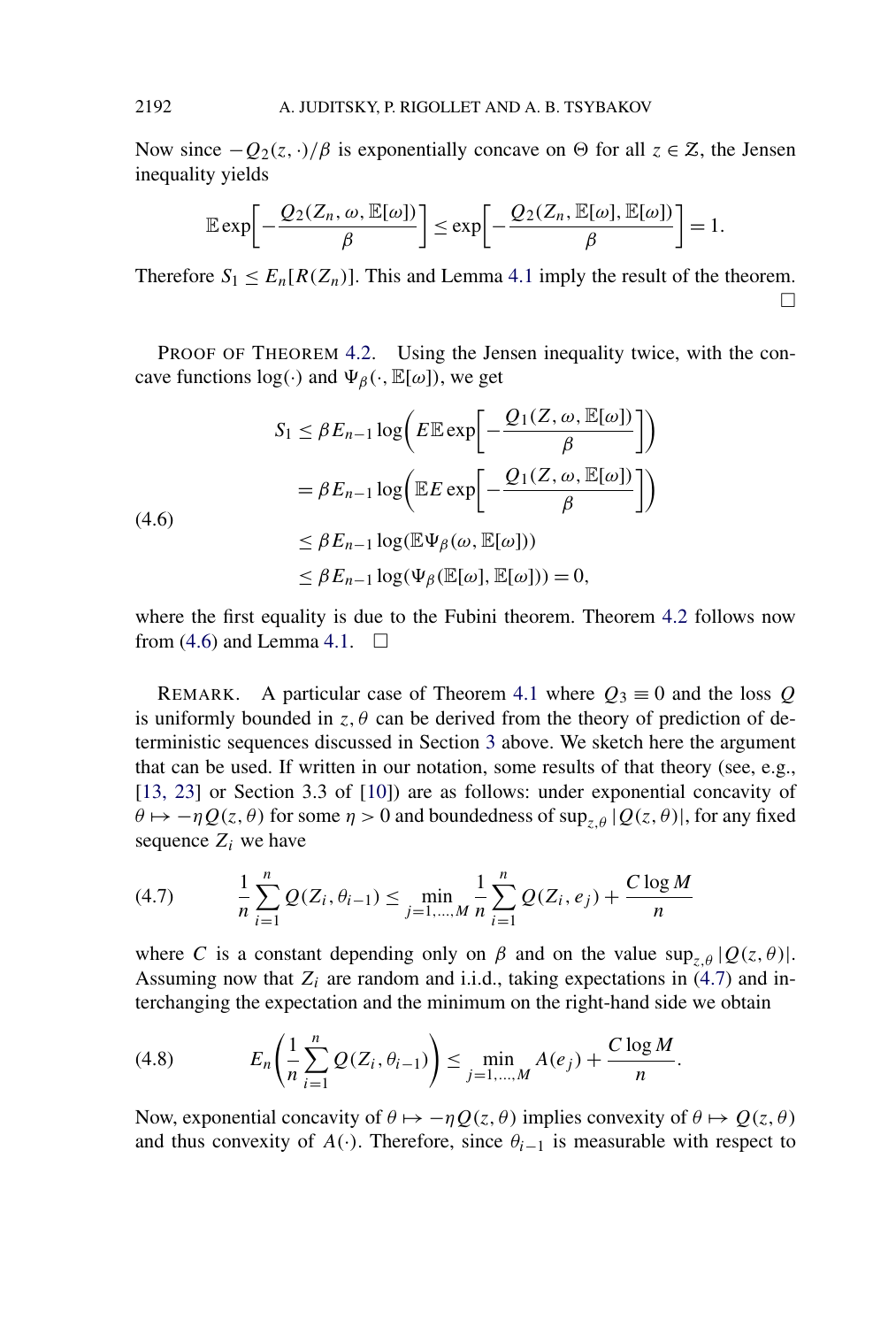<span id="page-10-0"></span>
$$
Z_1, \ldots, Z_{i-1}
$$
 using Jensen's inequality and the definition of  $\hat{\theta}_n$  we get

(4.9) 
$$
E_n\left(\frac{1}{n}\sum_{i=1}^n Q(Z_i, \theta_{i-1})\right) = \frac{1}{n}\sum_{i=1}^n E_{i-1}A(\theta_{i-1})
$$

$$
= E_{n-1}\left(\frac{1}{n}\sum_{i=1}^n A(\theta_{i-1})\right) \ge E_{n-1}A(\hat{\theta}_n).
$$

Combining  $(4.8)$  and  $(4.9)$  we get inequality of the form  $(1.1)$ – $(1.2)$ . We note that such an argument can be used as an alternate proof of Corollary [5.3](#page-14-0) in the next section. However, it does not apply to other examples that we treat below using Theorems [4.1](#page-6-0) and [4.2](#page-7-0) since in those examples either the loss is not bounded or the exponential concavity condition is not satisfied. We need only some approximate exponential concavity (when using Theorem [4.1\)](#page-6-0) or a kind of "exponential concavity in the mean" (when using Theorem [4.2\)](#page-7-0).

**5. Examples.** In this section we apply Theorems [4.1](#page-6-0) and [4.2](#page-7-0) to three common statistical problems (regression, classification and density estimation) in order to establish some new oracle inequalities. In particular, we cover the two examples for which our algorithm has been already studied in the literature: regression model with squared loss and density estimation with KL loss. For the latter case we observe that our general argument easily implies the earlier results [\[7, 9, 29\]](#page-22-0), while for regression with squared loss we significantly improve what was known before [\[5, 8, 9\]](#page-22-0).

All the loss functions considered below are twice differentiable. The following proposition gives a simple sufficient condition for exponential concavity.

**PROPOSITION 5.1.** Let  $g$  be a twice differentiable function on  $\Theta$  with gradient  $\nabla g(\theta)$  and Hessian matrix  $\nabla^2 g(\theta), \theta \in \Theta$ . If there exists  $\beta > 0$  such that for any  $\theta \in \Theta$ , *the matrix* 

$$
\beta \nabla^2 g(\theta) - \nabla g(\theta) (\nabla g(\theta))^\top,
$$

*is positive semidefinite, then*  $-g(\cdot)/\beta$  *is exponentially concave on the simplex*  $\Theta$ *.* 

PROOF. Since *g* is twice differentiable  $exp(-g(\cdot)/\beta)$  is also twice differentiable with Hessian matrix

(5.1) 
$$
\mathcal{H}(\theta) = \frac{1}{\beta} \exp\left(-\frac{g(\theta)}{\beta}\right) \left[\frac{\nabla g(\theta)(\nabla g(\theta))^\top}{\beta} - \nabla^2 g(\theta)\right].
$$

For any  $\lambda \in \mathbb{R}^M$ ,  $\theta \in \Theta$ , we have

$$
\lambda^{\top} \mathcal{H}(\theta) \lambda = \frac{1}{\beta} \exp \left(-\frac{g(\theta)}{\beta}\right) \left[\frac{(\lambda^{\top} \nabla g(\theta))^2}{\beta} - \lambda^{\top} [\nabla^2 g(\theta)] \lambda\right] \le 0.
$$

Hence  $\exp(-g(\cdot)/\beta)$  has a negative semidefinite Hessian and is therefore concave.  $\Box$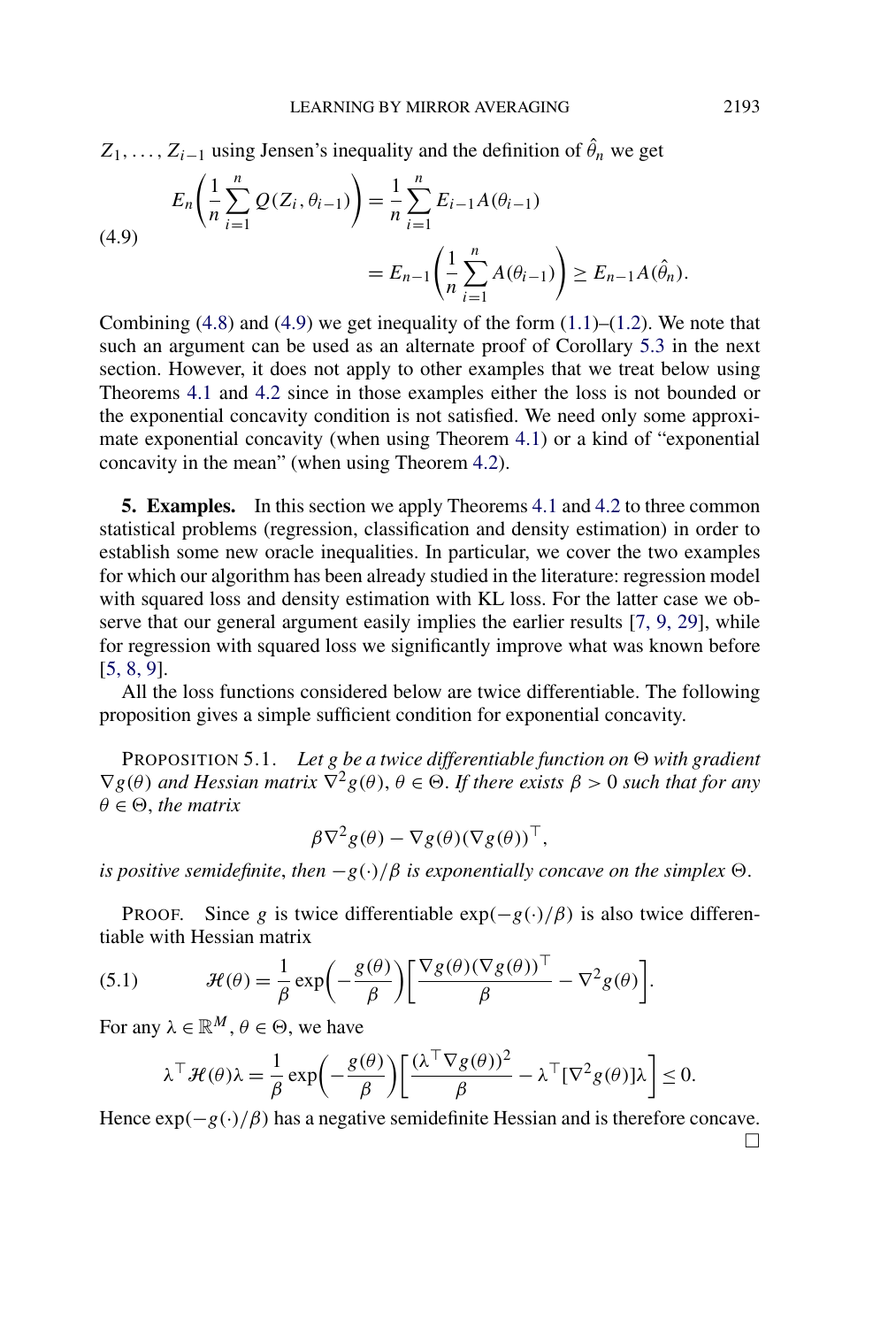<span id="page-11-0"></span>5.1. *Application of Theorem* [4.1.](#page-6-0) We begin with the models that satisfy assumptions of Theorem [4.1.](#page-6-0)

1. *Regression with squared loss.* Let  $\mathcal{Z} = \mathcal{X} \times \mathbb{R}$  where X is a complete separable metric space equipped with its Borel  $\sigma$ -algebra. Consider a random variable  $Z = (X, Y)$  with  $X \in \mathcal{X}$  and  $Y \in \mathbb{R}$ . Assume that the conditional expectation  $f(X) = E(Y|X)$  exists and define  $\xi = Y - E(Y|X)$ , so that

$$
(5.2) \t\t Y = f(X) + \xi,
$$

where  $X \in \mathcal{X}$  is a random variable with probability distribution  $P_X$ ,  $Y \in \mathbb{R}$ ,  $f: \mathcal{X} \to \mathbb{R}$  is the regression function and  $\xi$  is a real-valued random variable satisfying  $E(\xi|X) = 0$ . Assume that  $E(Y^2) < \infty$  and  $||f||_{\infty} \le L$  for some finite constant  $L > 0$  where  $|| \cdot ||_{\infty}$  denotes the  $L_{\infty}(P_X)$ -norm. We have M functions  $f_1, \ldots, f_M$  such that  $||f_j||_{\infty} \le L, j = 1, \ldots, M$ . Define  $||f||_{2, P_X}^2 =$  $\int_{\mathcal{X}} f^2(x) P_X(dx)$ . Our goal is to construct an aggregate that mimics the oracle  $\min_{1 \le j \le M} \|f_j - f\|_{2, P_X}^2$ . The aggregate is based on the i.i.d. sample  $(X_1, Y_1), \ldots, (X_n, Y_n)$  where  $(X_i, Y_i)$  have the same distribution as  $(X, Y)$ . For this model, with  $z = (x, y) \in \mathcal{X} \times \mathbb{R}$ , define the loss function

$$
Q(z,\theta) = (y - \theta^\top H(x))^2 \qquad \forall \theta \in \Theta,
$$

with  $H(x) = (f_1(x), \ldots, f_M(x))^{\top}$ . It yields for all  $z \in \mathcal{Z}, \theta, \theta' \in \Theta$ ,

$$
Q_1(z, \theta, \theta') = Q(z, \theta) - Q(z, \theta') = 2y(\theta' - \theta)^{\top} H(x) + [\theta^{\top} H(x)]^2 - [\theta'^{\top} H(x)]^2.
$$

Consider positive constants *b* and *B* and assume that  $\beta > (b/B)^2$ . We now decompose  $Q_1$  into the sum  $Q_1 = Q_2 + Q_3$ , where

$$
Q_2(z, \theta, \theta') = 2y \mathbb{1}_{\{|y| < B\beta\}} (\theta' - \theta)^{\top} H(x) + [\theta^{\top} H(x)]^2 - [\theta'^{\top} H(x)]^2
$$
\n
$$
+ \frac{y^2}{B\beta} [(\theta' - \theta)^{\top} H(x)]^2 \mathbb{1}_{\{b\sqrt{\beta} < |y| < B\beta\}}
$$

and

$$
Q_3(z,\theta,\theta') = 2y\mathbb{1}_{\{|y| \ge B\beta\}}(\theta' - \theta)^{\top}H(x) - \frac{y^2}{B\beta}[(\theta' - \theta)^{\top}H(x)]^2\mathbb{1}_{\{b\sqrt{\beta} < |y| < B\beta\}}.
$$

We have

$$
(5.3) \t -Q_3(z,\theta,\theta') \le 4L|y|\mathbb{1}_{\{|y| \ge B\beta\}} + \frac{4L^2y^2}{B\beta}\mathbb{1}_{\{b\sqrt{\beta} < |y| < B\beta\}} \triangleq R_\beta(y).
$$

On the other hand,  $Q_2(z, \theta, \theta) = 0$ ,  $\forall \theta \in \Theta$ ,  $z \in \mathbb{Z}$  and we can prove that the map- $\lim_{\lambda \to 0} \theta \mapsto -Q_2(z, \theta, \theta')/\beta$  is exponentially concave for any  $z \in \mathcal{Z}, \theta' \in \Theta$  when *b*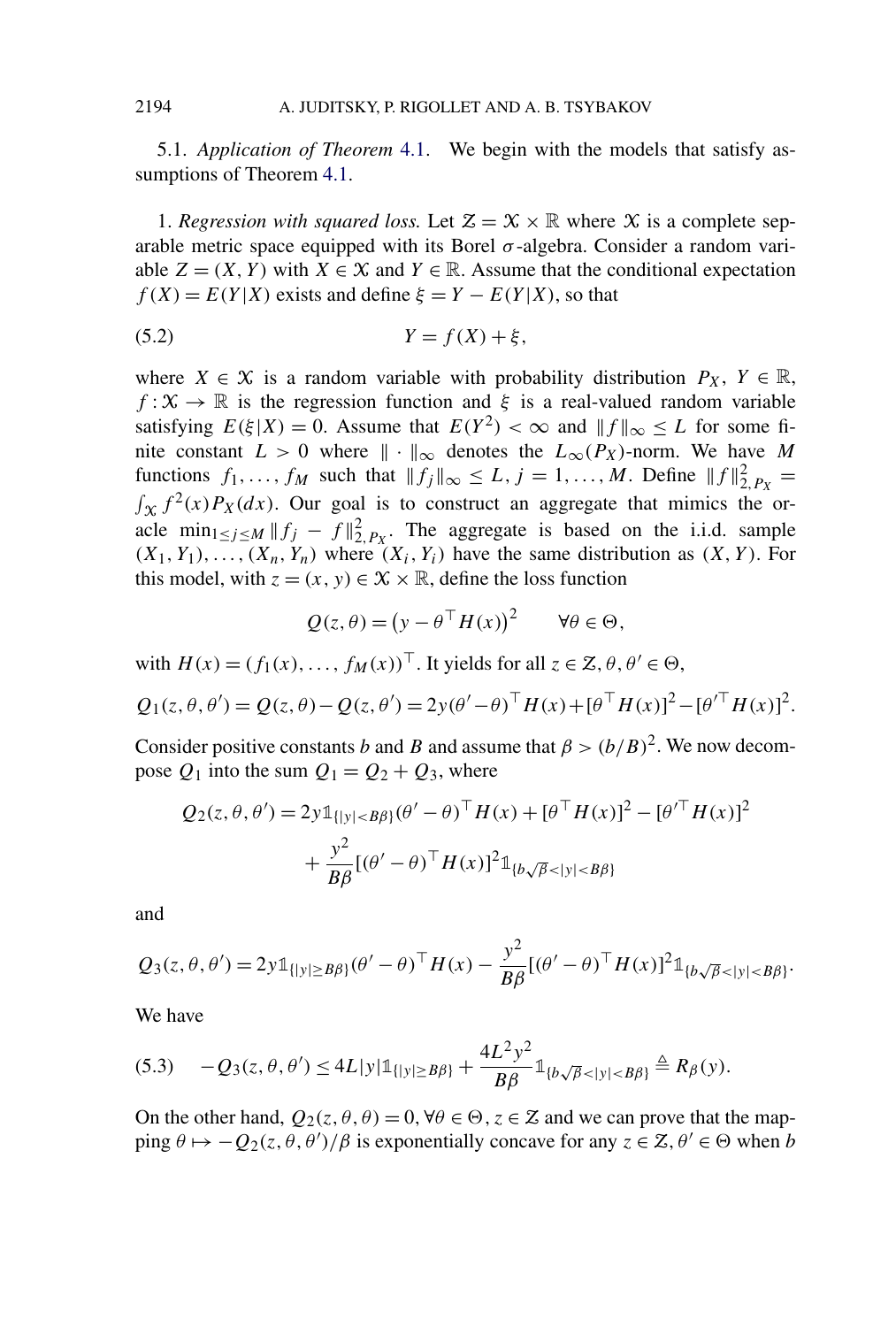<span id="page-12-0"></span>and *B* are properly chosen. For all  $\theta \in \Theta$  and  $z = (x, y)$  the gradient and Hessian of *Q*<sup>2</sup> are respectively given by

$$
\nabla_{\theta} Q_2 = \nabla_{\theta} Q_2(z, \theta, \theta')
$$
  
= -2(y1<sub>{|y|} - \theta<sup>T</sup> H(x))H(x)  
- 2\frac{y^2}{B\beta}1\_{b\sqrt{\beta}<|y|T H(x)]H(x)</sub>

and

$$
\nabla_{\theta\theta}^{2} Q_{2} = \nabla_{\theta\theta}^{2} Q_{2}(z, \theta, \theta') = 2H(x)H(x)^{\top} + 2\frac{y^{2}}{B\beta}\mathbb{1}_{\{b\sqrt{\beta}<|y|
$$

We now prove that Proposition [5.1](#page-10-0) applies for  $g(\theta) = Q_2(z, \theta, \theta')$ , for all  $z =$  $(x, y) \in \mathbb{Z}$  and  $\theta' \in \Theta$ . For any  $\lambda \in \mathbb{R}^M$ , any  $\theta, \theta' \in \Theta$  and any  $z \in \mathbb{Z}$ ,

$$
(\lambda^{\top} \nabla_{\theta} Q_{2})^{2} \leq \left(2|y| \mathbb{1}_{\{|y| < B\beta\}} + 2L + \frac{4L y^{2}}{B\beta} \mathbb{1}_{\{b\sqrt{\beta} < |y| < B\beta\}}\right)^{2} [\lambda^{\top} H(x)]^{2}.
$$

Note now that  $|y| \leq B\beta$  implies that  $y^2/B\beta \leq |y|$ . Hence

$$
(\lambda^{\top} \nabla_{\theta} Q_{2})^{2} \leq (2|y| \mathbb{1}_{\{|y| \leq b\sqrt{\beta}\}} + 2L + (4L + 2)|y| \mathbb{1}_{\{b\sqrt{\beta} < |y| < B\beta\}})^{2} [\lambda^{\top} H(x)]^{2}
$$
\n
$$
\leq (8b^{2}\beta + 8L^{2} + 2(4L + 2)^{2}|y|^{2} \mathbb{1}_{\{b\sqrt{\beta} < |y| < B\beta\}}) [\lambda^{\top} H(x)]^{2}.
$$

Therefore

$$
\frac{(\lambda^\top \nabla_\theta Q_2)^2}{\beta} - \lambda^\top (\nabla_{\theta\theta}^2 Q_2) \lambda
$$
  

$$
\leq \left(8b^2 + \frac{8L^2}{\beta} - 2 + \left[2(4L+2)^2 - \frac{2}{B}\right] \frac{|y|^2}{\beta} 1_{\{b\sqrt{\beta} < |y| < B\beta\}} \right) [\lambda^\top H(x)]^2.
$$

If we choose  $B < (4L + 2)^{-2}$  and  $LB < b < 1/4$ , the above quadratic form is smaller than or equal to 0 and Proposition [5.1](#page-10-0) applies for any  $\beta > (b/B)^2$ . Now, since  $A(\theta) = EQ(Z, \theta) = E(Y - \theta^\top H(X))^2 = ||f - \theta^\top H||_{2, P_X}^2 + E(\xi^2)$  for all  $\theta \in \Theta$ , we obtain the following corollary of Theorem [4.1.](#page-6-0)

COROLLARY 5.1. *Consider the regression model* [\(5.2\)](#page-11-0) *where*  $X \in \mathcal{X}$ ,  $Y \in$  $\mathbb{R}, f: \mathcal{X} \to \mathbb{R}$  *and*  $\xi = Y - f(X)$  *is a real-valued random variable satisfying*  $E(\xi|X) = 0$ . Assume also that  $E(Y^2) < \infty$  and  $||f_j||_{\infty} \le L, j = 1, ..., M$ , for *some finite constant*  $L > 0$ *. Then for any positive constants*  $B \geq (4L+2)^{-2}$ *,*  $LB <$ *b* < 1/4 *and any*  $\beta \ge (b/B)^2$ , *the aggregate estimator*  $\tilde{f}_n(x) = \hat{\theta}_n^{\top} H(x), x \in \mathcal{X}$ , *where θ*ˆ *<sup>n</sup> is obtained by the mirror averaging algorithm*, *satisfies*

$$
(5.4) \quad E_{n-1} \|\tilde{f}_n - f\|_{2, P_X}^2 \le \min_{1 \le j \le M} \|f_j - f\|_{2, P_X}^2 + \frac{\beta \log M}{n} + E[R_\beta(Y)],
$$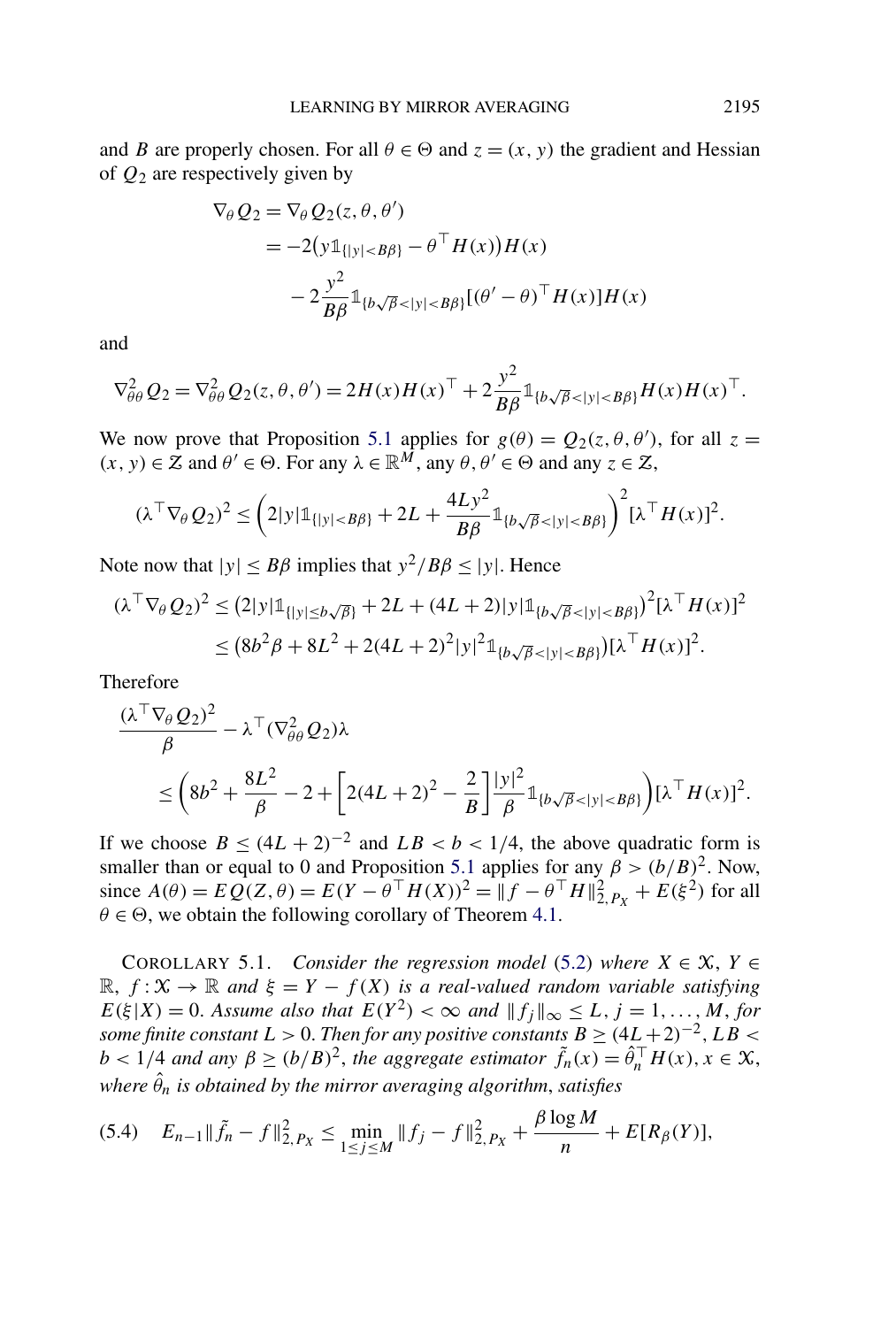*where*

$$
R_{\beta}(y) = 4L|y|\mathbb{1}_{\{|y| \ge B\beta\}} + \frac{4L^2y^2}{B\beta} \mathbb{1}_{\{b\sqrt{\beta} < |y| < B\beta\}}.
$$

This result improves an inequality obtained by [\[5\]](#page-22-0): it yields better rate under the same moment conditions. We note that the aggregate  $\tilde{f}_n$  as in Corollary [5.1](#page-12-0) is of the form suggested by Catoni [\[8, 9\]](#page-22-0). If there exists a constant  $L_0 > 0$  such that  $|Y| \le L_0$  a.s., the last summand disappears for  $\beta > 16L_0^2$ , and in this case [\(5.4\)](#page-12-0) can be also deduced from [\[8, 9\]](#page-22-0), though in a coarser form and under a more restrictive assumption on *β*.

An advantage of Corollary [5.1](#page-12-0) is that no heavy assumption on the moments of *ξ* is needed to get reasonable bounds. Thus, the second moment assumption on *Y* is enough for a bound with the  $n^{-1/2}$  rate. Indeed, choosing  $\beta \sim$  $(n/\log M)^{2/(2+s)}$ ,  $s > 0$ , in Corollary [5.1,](#page-12-0) we immediately get the following result.

COROLLARY 5.2. *Consider the regression model* [\(5.2\)](#page-11-0) *where*  $X \in \mathcal{X}$ ,  $Y \in$  $\mathbb{R}, f: \mathcal{X} \to \mathbb{R}$  and  $\xi = Y - f(X)$  is a real-valued random variable satisfy*ing*  $E(\xi|X) = 0$ . *Assume also that*  $E(|Y|^s) \le m_s < \infty$  *for some*  $s \ge 2$  *and*  $||f_i||_\infty$  ≤ *L*, *j* = 1, ..., *M*, *for some finite constant L* > 0. *Then there exist constants*  $C_1 > 0$  *and*  $C_2 = C_2(m_s, L, C_1) > 0$  *such that the aggregate estimator*  $\tilde{f}_n(x) = \tilde{\theta}_n^\top H(x), x \in \mathcal{X},$  where  $\hat{\theta}_n$  is obtained by the mirror averaging algorithm *with*  $\beta = C_1(n/\log M)^{2/(2+s)}$ , *satisfies* 

$$
(5.5) \t E_{n-1} \|\tilde{f}_n - f\|_{2,P_X}^2 \leq \min_{1 \leq j \leq M} \|f_j - f\|_{2,P_X}^2 + C_2 \left(\frac{\log M}{n}\right)^{s/(2+s)}.
$$

2. *Classification.* Consider the problem of binary classification. Let  $(\mathcal{X}, \mathcal{F})$  be a measurable space, and set  $\mathcal{Z} = \mathcal{X} \times \{-1, 1\}$ . Consider  $\mathcal{Z} = (X, Y)$  where X is a random variable with values in  $X$  and  $Y$  is a random label with values in  $\{-1, 1\}$ . For a fixed convex twice differentiable function  $\varphi : \mathbb{R} \to \mathbb{R}_+$ , define the  $\varphi$ -risk of a real-valued classifier  $h: X \to [-1, 1]$  as  $E\varphi(-Yh(X))$ . In our framework, we have *M* such classifiers  $h_1, \ldots, h_M$  and the goal is to mimic the oracle  $\min_{1 \leq j \leq M} E\varphi(-Yh_j(X))$  based on the i.i.d. sample  $(X_1, Y_1), \ldots, (X_n, Y_n)$  where *(X<sub>i</sub>,Y<sub>i</sub>)* have the same distribution as *(X,Y)*. For any *z* = *(x,y)* ∈  $X$  × {−1*,* 1}, we define the loss function

$$
Q(z, \theta) = \varphi(-y\theta^\top H(x)) \ge 0 \quad \forall \theta \in \Theta,
$$

where  $H(x) = (h_1(x), \dots, h_M(x))^T$ . For such a function and for all  $\theta \in \Theta$ ,  $z =$  $(x, y)$  ∈  $X$  × {−1, 1} we have

$$
\nabla_{\theta} Q_1(z, \theta, \theta') = -y \varphi'(-y \theta^{\top} H(x)) H(x),
$$
  

$$
\nabla_{\theta\theta}^2 Q_1(z, \theta, \theta') = \varphi''(-y \theta^{\top} H(x)) H(x) H(x)^{\top}.
$$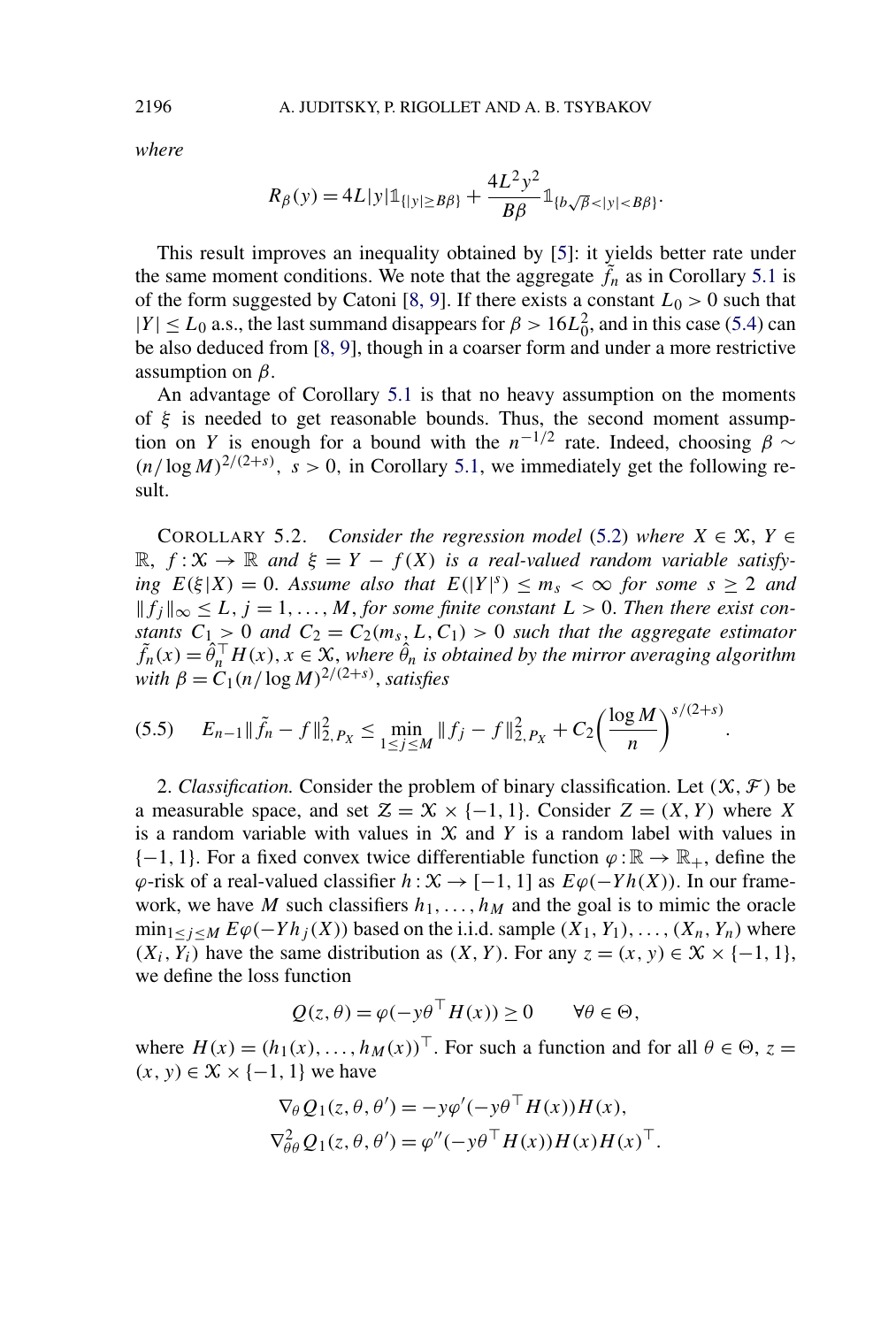<span id="page-14-0"></span>Thus, from Proposition [5.1](#page-10-0) the mapping  $\theta \mapsto -Q_1(z, \theta, \theta')/\beta$  is exponentially concave for all *z* and  $\theta'$  if  $\hat{\beta} \geq \hat{\beta}_{\varphi}$  where  $\hat{\beta}_{\varphi}$  is such that  $[\varphi'(x)]^2 \leq$  $\beta_{\varphi}\varphi''(x)$ ,  $\forall |x| \leq 1$ . Now, since

$$
A(\theta) = E Q(Z, \theta)
$$
 and  $Q(Z, \theta) = \varphi(-Y\theta^\top H(X)), \forall \theta \in \Theta, Z = (X, Y),$ 

we obtain the following corollary of Theorem [4.1](#page-6-0) applied with  $Q_2 = Q_1$  and  $Q_3 \equiv 0$ .

COROLLARY 5.3. *Consider the binary classification problem as described above. Assume that the convex function*  $\varphi$  *is such that* 

$$
[\varphi'(x)]^2 \le \beta_{\varphi} \varphi''(x) \qquad \forall |x| \le 1.
$$

*Then the aggregate classifier*  $\tilde{h}_n(x) = \hat{\theta}_n^\top H(x), x \in \mathcal{X}$ , where  $\hat{\theta}_n$  *is obtained by the mirror averaging algorithm with*  $\beta \geq \beta_{\varphi}$ *, satisfies* 

$$
(5.6) \tE_n\varphi(-Y_n\tilde{h}_n(X_n))\leq \min_{1\leq j\leq M}E\varphi(-Y\tilde{h}_j(X))+\frac{\beta\log M}{n}.
$$

For example, inequality (5.6) holds with the exponential Boosting loss  $\varphi_1(x)$  =  $e^x$ , for which  $\beta_{\varphi_1} = e$  and for the Logit-Boosting loss  $\varphi_2(x) = \log_2(1 + e^x)$  (in that case  $\beta_{\varphi_2} = e \log 2$ ). For the squared loss  $\varphi_3(x) = (1 - x)^2$  and the 2-norm soft margin loss  $\varphi_4(x) = \max\{0, 1 - x\}^2$  inequality (5.6) is satisfied with  $\beta \ge 2$ .

3. *Nonparametric density estimation with Kullback–Leibler (KL) loss.* Let *X* be a random variable with values in a measurable space  $(X, \mathcal{F})$ . Assume that the distribution of *X* admits a density *p* with respect to a  $\sigma$ -finite measure  $\mu$  on  $(X, F)$ . Assume also that we have *M* probability densities  $p_j$  with respect to  $\mu$  on  $(X, \mathcal{F})$  (estimators of *p*) and of an i.i.d. sample  $X_1, \ldots, X_n$  where  $X_i$  take values in  $X$ , and have the same distribution as  $X$ . Define the KL divergence between two probability densities  $p$  and  $q$  with respect to  $\mu$  as

$$
\mathcal{K}(p,q) \triangleq \int_{\mathcal{X}} \log \bigg( \frac{p(x)}{q(x)} \bigg) p(x) \mu(dx),
$$

if the probability distribution corresponding to  $p$  is absolutely continuous with respect to the one corresponding to q, and  $\mathcal{K}(p,q) = \infty$  otherwise. We assume that the entropy integral  $\int p(x) \log p(x) \mu(dx)$  is finite.

Our goal is to construct an aggregate that mimics the KL oracle defined by  $\min_{1 \le j \le M} \mathcal{K}(p, p_j)$ . For  $x \in \mathcal{X}, \theta \in \Theta$ , we introduce the corresponding loss function

(5.7) 
$$
Q(x,\theta) = -\log(\theta^\top H(x)),
$$

where  $H(x) = (p_1(x), ..., p_M(x))^T$ . We set  $Z = X$ . Then

$$
A(\theta) = E Q(X, \theta) = -\int \log(\theta^\top H(x)) p(x) \mu(dx)
$$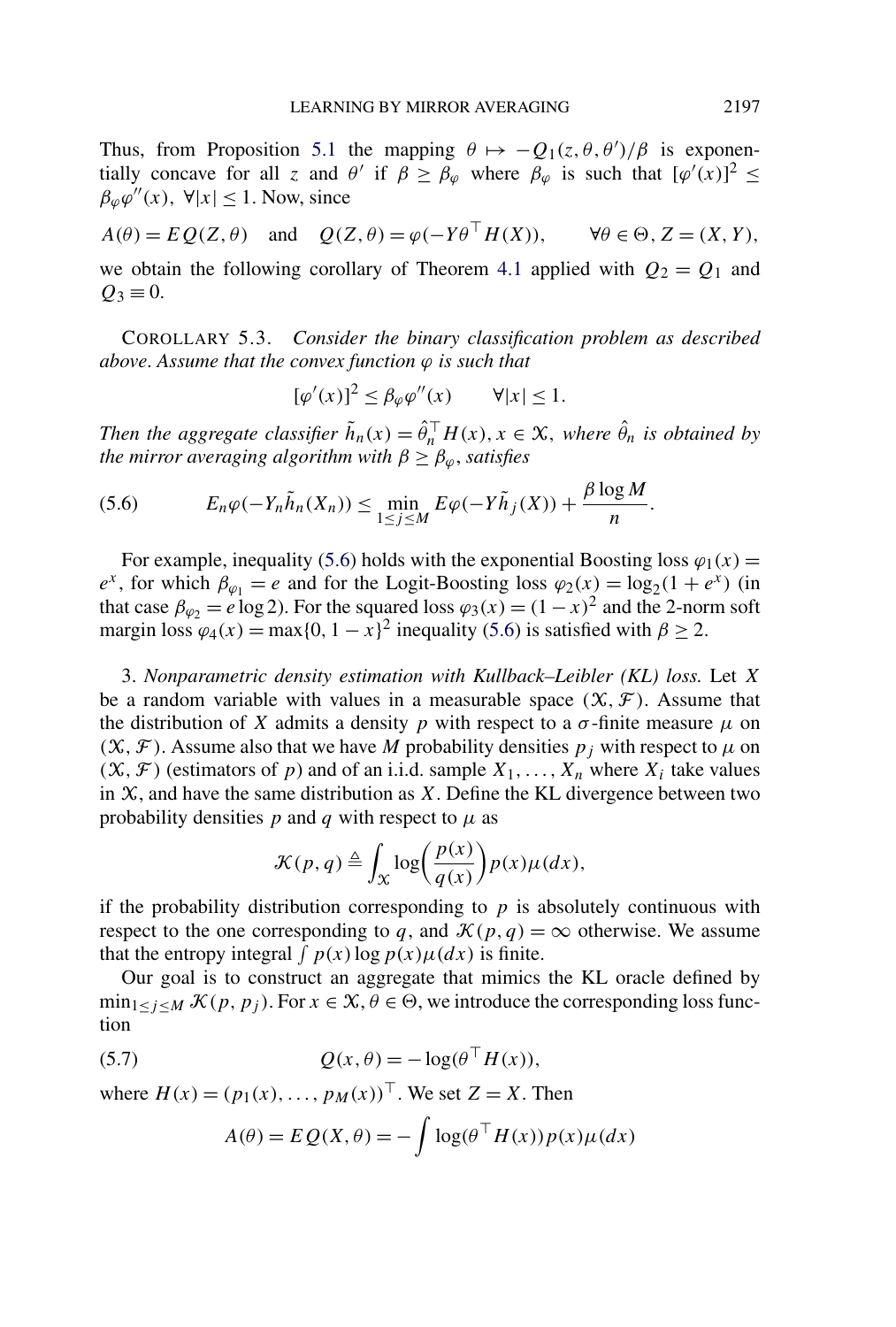where the integral is finite if all the divergences  $\mathcal{K}(p, p_i)$  are finite. In particular,  $A(e_j) = \mathcal{K}(p, p_j) - \int p(x) \log p(x) \mu(dx)$ . Since, for all  $x \in \mathcal{X}$ , we have

$$
\exp(-Q_1(x,\theta,\theta')/\beta) = (\theta^{\top} H(x))^{1/\beta} (\theta'^{\top} H(x))^{-1/\beta},
$$

the mapping  $\theta \mapsto -Q_1(x, \theta, \theta')/\beta$  is exponentially concave on  $\Theta$  for any  $\beta \ge 1$ . Hence, we can apply Theorem [4.1,](#page-6-0) again with  $Q_2 = Q_1$  and  $Q_3 = 0$  and we obtain the following corollary.

COROLLARY 5.4. *Consider the density estimation problem with the KL loss as described above, such that*  $\int p(x) |\log p(x)| \mu(dx) < \infty$ . Then the aggregate *estimator*  $\tilde{p}_n(x) = \hat{\theta}_n^\top H(x), x \in \mathcal{X}$ , where  $\hat{\theta}_n$  is obtained by the mirror averaging *algorithm with*  $\beta = 1$ *, satisfies* 

$$
E_{n-1} \mathcal{K}(p, \tilde{p}_n) \leq \min_{1 \leq j \leq M} \mathcal{K}(p, p_j) + \frac{\log M}{n}.
$$

We note that the KL aggregate  $\tilde{p}_n$  as in Corollary 5.4 coincides with the "progressive mixture rule" considered by Catoni [\[7–9\]](#page-22-0) and Yang [\[29\]](#page-23-0) and the oracle inequality of Corollary 5.4 is the one obtained in those papers. We also note that this is the most trivial example of application of our results. In fact, when *Q* is of the particular form [\(5.7\)](#page-14-0), the convexity argument that we developed in Theo-rems [4.1](#page-6-0) and [4.2](#page-7-0) is not needed since  $S_1 = 0$ , so that Corollary 5.4 follows directly from Lemma [4.1.](#page-7-0) Writing the proof of Lemma [4.1](#page-7-0) for this particular *Q* we essentially recover the proof of Theorem 3.1.1 in [\[9\]](#page-22-0). Extension of Corollary 5.4 to  $\beta \geq 1$  is straightforward but the oracle inequality for the corresponding aggregate ("Gibbs estimator"; cf. [\[9\]](#page-22-0)) is less interesting because it has obviously a larger remainder term.

5.2. *Applications of Theorem* [4.2.](#page-7-0) We now apply Theorem [4.2](#page-7-0) to obtain bounds for the regression setup that are sharper than the existing ones. We also use this result to handle the problems of density estimation with squared loss and some examples of parametric estimation that cannot be treated using Theorem [4.1.](#page-6-0)

4. *Regression with squared loss and finite exponential moment.* We consider here the regression model described in Corollary [5.1](#page-12-0) under the additional assumption that, conditionally on *X*, the regression residual  $\xi$  admits an exponential moment, that is, there exist positive constants  $b$  and  $D$  such that,  $P_X$ -a.s.,

$$
E(\exp(b|\xi|)|X) \le D.
$$

Since  $E(\xi|X) = 0$ , this assumption is equivalent to the existence of positive constants  $b_0$  and  $\sigma^2$  such that,  $P_X$ -a.s.,

(5.8) 
$$
E(\exp(t\xi)|X) \leq \exp(\sigma^2 t^2/2) \qquad \forall |t| \leq b_0;
$$

<span id="page-15-0"></span>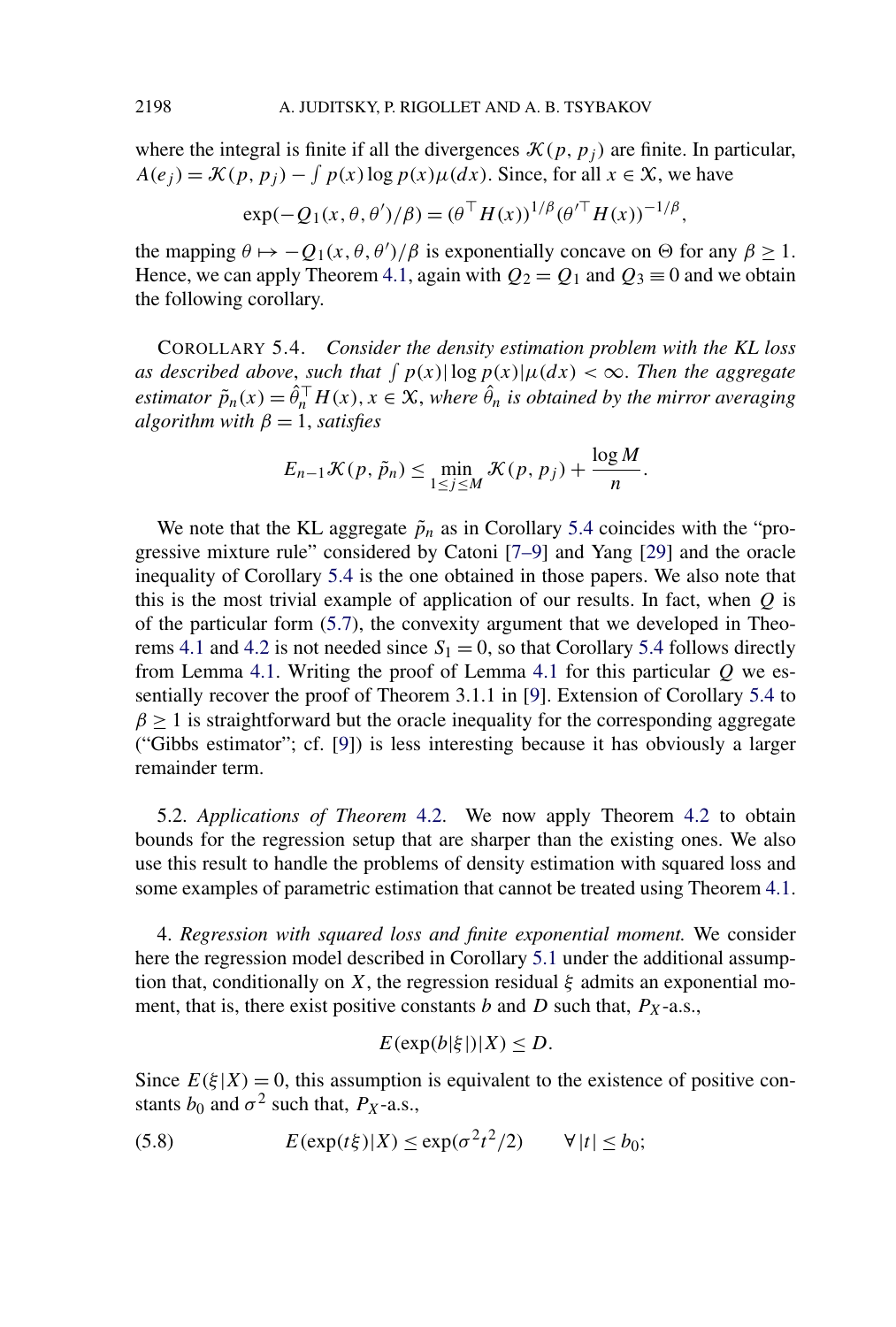cf. [\[21\]](#page-23-0), page 56.

In this case, application of Corollary [5.1](#page-12-0) leads to suboptimal rates because of the term  $E[R_\beta(Y)]$  in [\(5.4\)](#page-12-0). We show now that, using Theorem [4.2,](#page-7-0) we can obtain an oracle inequality with optimal rate *(*log*M)/n*.

To apply Theorem [4.2,](#page-7-0) we analyze the mapping  $\theta \mapsto E \exp(-Q_1(Z, \theta, \theta')/\beta)$ . For the regression model with squared loss as described above, we have  $Z =$ *(X, Y), Q(Z,*  $\theta$ *)* =  $(Y - \theta^\top H(X))^2$ , and

$$
E \exp(-Q_1(Z, \theta, \theta')/\beta)
$$
  
=  $E \exp\left(-\frac{1}{\beta}[(Y - H(X)^{\top}\theta)^2 - (Y - H(X)^{\top}\theta')^2]\right)$   
=  $E \exp\left(-\frac{1}{\beta}[-2\xi(U(X, \theta) - U(X, \theta')) + U^2(X, \theta) - U^2(X, \theta')]\right),$ 

where  $U(X, \theta) \triangleq f(X) - H(X)^\top \theta$ . Since

$$
|2(U(X, \theta) - U(X, \theta'))| = 2|(\theta - \theta')^{\top} H(X)| \le 4L,
$$

conditioning on *X* and using [\(5.8\)](#page-15-0) we get that, for any  $\beta \ge 4L/b_0$ ,

$$
E \exp(-Q_1(Z,\theta,\theta')/\beta) \leq \Psi_{\beta}(\theta,\theta'),
$$

where

$$
\Psi_{\beta}(\theta,\theta') \triangleq E \exp \biggl( \frac{2\sigma^2}{\beta^2} [(\theta - \theta')^\top H(X)]^2 - \frac{1}{\beta} [U^2(X,\theta) - U^2(X,\theta')] \biggr).
$$

Clearly,  $\Psi_{\beta}(\theta, \theta) = 1$ . Thus, to apply Theorem [4.2](#page-7-0) it suffices now to specify  $\beta_0 > 0$ such that the mapping

$$
\theta \mapsto \bar{Q}(x, \theta, \theta') \triangleq \left( -\frac{1}{\beta} + \frac{2\sigma^2}{\beta^2} \right) (\theta^\top H(x))^2 - \frac{4\sigma^2}{\beta^2} (H(x)^\top \theta) (H(x)^\top \theta') + \frac{2}{\beta} f(x) (H(x)^\top \theta)
$$

is exponentially concave for all  $\beta \ge \beta_0$ ,  $\theta' \in \Theta$  and almost all  $x \in \mathcal{X}$ . Note that

$$
\nabla_{\theta} \bar{Q}(x, \theta, \theta') = \left(2\gamma \left(f(x) - H(x)^\top \theta\right) + \frac{4\sigma^2}{\beta^2} \left(f(x) - H(x)^\top \theta'\right)\right) H(x),
$$
  

$$
\nabla_{\theta\theta}^2 \bar{Q}(x, \theta, \theta') = -2\gamma H(x)H(x)^\top,
$$

where  $\gamma = \frac{1}{\beta} - \frac{2\sigma^2}{\beta^2}$ . Proposition [5.1](#page-10-0) implies that  $\overline{Q}$  is exponentially concave in  $\theta$  if  $\nabla^2_{\theta\theta}\overline{Q}(x,\theta,\theta') + \nabla_{\theta}\overline{Q}(x,\theta,\theta')(\nabla_{\theta}\overline{Q}(x,\theta,\theta'))^{\top} \leq 0$ . If we assume that  $\max_j ||f - f_j||_{\infty} \leq \tilde{L}$ , we obtain that the latter property holds for  $\beta \geq \beta_0 \triangleq$  $2\sigma^2 + 2\tilde{L}^2$ . Thus, Theorem [4.2](#page-7-0) applies for  $\beta \ge \max(2\sigma^2 + 2\tilde{L}^2, 4L/b_0)$  and we have proved the following result.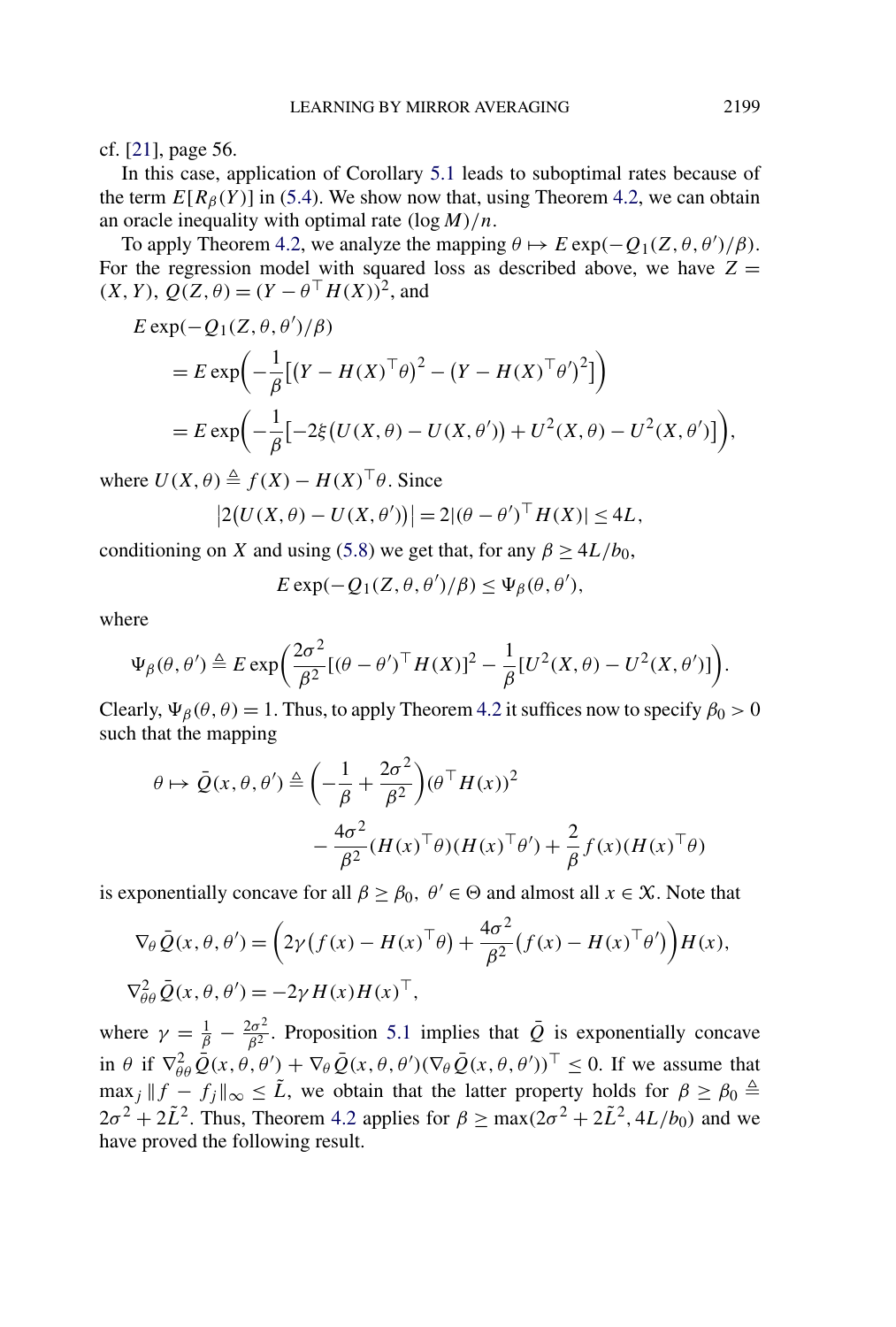<span id="page-17-0"></span>COROLLARY 5.5. *Consider the regression model* [\(5.2\)](#page-11-0) *where*  $X \in \mathcal{X}, Y \in \mathbb{R}$ , *f* :  $\mathcal{X} \rightarrow \mathbb{R}$  *and the random variable*  $\xi = Y - f(X)$  *is such that there exist positive constants b*<sub>0</sub> *and*  $\sigma^2$  *for which* [\(5.8\)](#page-15-0) *holds*  $P_X$ *-a.s. Assume also that*  $|| f - f_j ||_{\infty} \le$  $\tilde{L}$  *and*  $|| f_j ||_{\infty} \le L$ ,  $j = 1, ..., M$ , *for some finite positive constants*  $L, \tilde{L}$ . *Then for any*  $\beta \ge \max(2\sigma^2 + 2\tilde{L}^2, 4L/b_0)$  *the aggregate estimator*  $\tilde{f}_n(x) = \hat{\theta}_n^\top H(x), x \in$  $X$ , where  $\hat{\theta}_n$  is obtained by the mirror averaging algorithm, satisfies

(5.9) 
$$
E_{n-1} \|\tilde{f}_n - f\|_{2, P_X}^2 \leq \min_{1 \leq j \leq M} \|f_j - f\|_{2, P_X}^2 + \frac{\beta \log M}{n}.
$$

To see how good the constants are, we may compare this corollary with the results obtained in other papers for the particular case where *ξ* is conditionally Gaussian given *X*. In this case we have  $b_0 = \infty$  and Corollary 5.5 yields the following result.

COROLLARY 5.6. *Consider the regression model* [\(5.2\)](#page-11-0) where  $X \in \mathcal{X}$ ,  $Y \in$  $\mathbb{R}, f: \mathcal{X} \to \mathbb{R}$  *and, conditionally on X, the random variable*  $\xi = Y - f(X)$ *is Gaussian with zero mean and variance bounded by*  $\sigma^2$ . *Assume that*  $\|f - f\|$  $f_j||_{\infty} \leq \tilde{L}$ , *for some finite constant*  $\tilde{L} > 0$ . *Then for any*  $\beta \geq 2\sigma^2 + 2\tilde{L}^2$  *the aggregate estimator*  $\tilde{f}_n(x) = \hat{\theta}_n^\top H(x), x \in \mathcal{X}$ , where  $\hat{\theta}_n$  is obtained by the mirror *averaging algorithm*, *satisfies* (5.9).

This result for Gaussian regression model is more general than that of [\[9\]](#page-22-0), page 89, because we do not assume that *f* and all  $f_i$ ,  $j = 1, \ldots, M$ , are uniformly bounded. Even if we assume in addition that *f* and all  $f_j$ ,  $j = 1, ..., M$ , are uniformly bounded by *L*, Corollary 5.6 improves the result of [\[9\]](#page-22-0), page 89. Indeed, in this case we have  $\tilde{L} \leq 2L$  and a sufficient condition on  $\beta$  in Corollary 5.6 is  $\beta \geq 2\sigma^2 + 8L^2$ . In [\[9\]](#page-22-0), page 89, we find the result of Corollary 5.6, though under much more restrictive condition  $\beta \ge 18.01\sigma^2 + 70.4L^2$ .

5. *Nonparametric density estimation with the*  $L_2$  *loss.* Let  $\mu$  be a  $\sigma$ -finite measure on the measurable space  $(\mathcal{X}, \mathcal{F})$ . In this whole example, densities are understood with respect to  $\mu$  and  $\|\cdot\|_{\infty}$  denotes the  $L_{\infty}(\mu)$ -norm. Assume that we have *M* probability densities  $p_j$ ,  $||p_j||_{\infty} \le L$ ,  $j = 1, ..., M$ , and of an i.i.d. sample  $X_1, \ldots, X_n$  where  $X_i$  take values in  $X$ , and are distributed as a random variable *X* with unknown probability density *p* such that  $||p||_{\infty} \leq L$  for some positive constant *L*. Our goal is to mimic the oracle defined by  $\min_{1 \le j \le M} ||p_j - p||_2^2$ , where  $||p||_2^2 = \int p^2(x)\mu(dx).$ 

The corresponding loss function is defined, for any  $x \in \mathcal{X}, \theta \in \Theta$ , by

(5.10) 
$$
Q(x,\theta) = \theta^\top G\theta - 2\theta^\top H(x),
$$

where  $H(x) = (p_1(x), \ldots, p_M(x))^T$  and *G* is an  $M \times M$  positive semidefinite matrix with elements  $G_{jk} = \int p_j p_k d\mu \leq L$ . We set  $Z = X$ . Then  $A(\theta) =$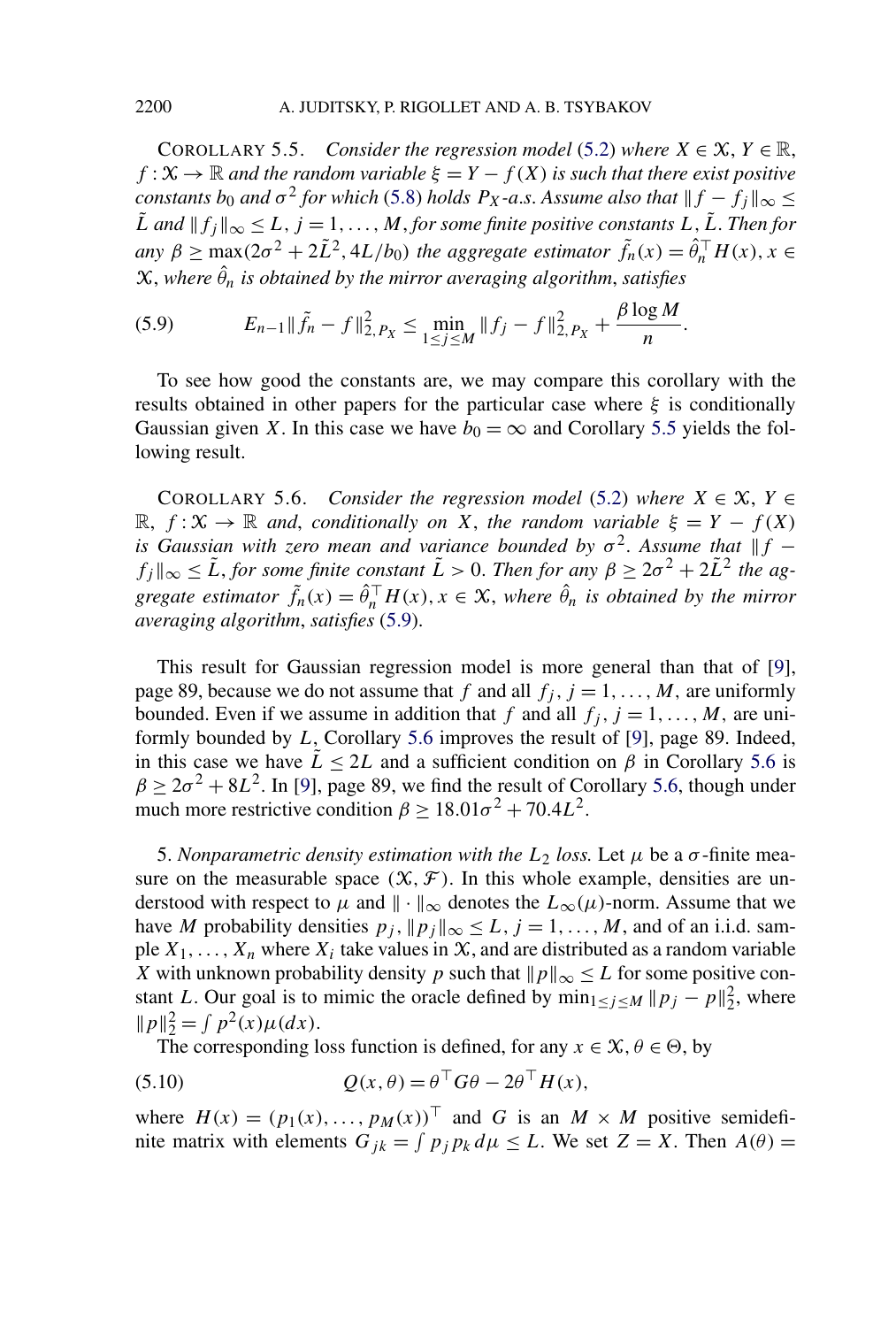<span id="page-18-0"></span> $EQ(X, \theta) = ||p - \theta^\top H||_2^2 - ||p||_2^2$ . We now want to check conditions of The-orem [4.2,](#page-7-0) that is, to show that for the loss function [\(5.10\)](#page-17-0), the mapping  $\theta \mapsto$ *E* exp $(-Q_1(X, \theta, \theta')/\beta)$  is concave on  $\Theta$ , for any  $\theta' \in \Theta$  and for  $\beta \geq \beta_0$  with some  $\beta_0 > 0$  that will be specified below. Note first that

(5.11) 
$$
Q_1(x, \theta, \theta') = Q(x, \theta) - Q(x, \theta')
$$

$$
= (\theta - \theta')^\top G(\theta + \theta') - 2(\theta - \theta')^\top H(x).
$$

Fix  $\theta' \in \Theta$ . Concavity of the above mapping can be checked by considering its Hessian  $\tilde{\mathcal{H}}$  which, in view of [\(5.1\)](#page-10-0), satisfies for any  $\lambda \in \mathbb{R}^M$ ,  $\theta \in \Theta$ ,

$$
\lambda^{\top} \tilde{\mathcal{H}}(\theta) \lambda = \frac{1}{\beta^2} E \left\{ \exp \left( - \frac{\mathcal{Q}_1(X, \theta, \theta')}{\beta} \right) \left[ (\lambda^{\top} \nabla_{\theta} \mathcal{Q}_1(X, \theta, \theta'))^2 - \beta \lambda^{\top} \nabla_{\theta \theta}^2 \mathcal{Q}_1(X, \theta, \theta') \lambda \right] \right\}.
$$

Note that for any  $x \in \mathcal{X}, \theta \in \Theta$  we have

$$
\nabla_{\theta} Q_1(x, \theta, \theta') = 2G\theta - 2H(x)
$$
 and  $\nabla_{\theta\theta}^2 Q_1(x, \theta, \theta') = 2G$ .

By (5.11) this yields, for any  $\lambda \in \mathbb{R}^M$ ,  $\theta, \theta' \in \Theta$ ,

$$
\lambda^{\top} \tilde{\mathcal{H}}(\theta) \lambda = -\frac{2}{\beta^2} E \left\{ \exp \left( -\frac{(\theta - \theta')^{\top} G(\theta + \theta') - 2(\theta - \theta')^{\top} H(X)}{\beta} \right) \right\}
$$
  
(5.12)  

$$
\times \left[ \beta \lambda^{\top} G \lambda - 2(\lambda^{\top} (G\theta - H(X)))^2 \right] \right\}
$$

$$
\leq -\frac{2}{\beta^2} \exp\biggl(-\frac{(\theta-\theta')^\top G(\theta+\theta')}{\beta}\biggr) F(\lambda,\theta,\theta'),
$$

where

(5.13)  

$$
F(\lambda, \theta, \theta') = E \left\{ \exp \left( \frac{2(\theta - \theta')^\top H(X)}{\beta} \right) \times [\beta \lambda^\top G \lambda - 4(\lambda^\top G \theta)^2 - 4(\lambda^\top H(X))^2] \right\}.
$$

Observe that by the Cauchy inequality

(5.14) 
$$
(\lambda^{\top} G \theta)^2 \leq \lambda^{\top} G \lambda \theta^{\top} G \theta \leq L \lambda^{\top} G \lambda \qquad \forall \theta \in \Theta.
$$

Further,

(5.15)  

$$
E(\lambda^\top H(X))^2 = \int (\lambda^\top H(x))^2 p(x) \mu(dx)
$$

$$
\leq L \int (\lambda^\top H(x))^2 \mu(dx) = L\lambda^\top G \lambda.
$$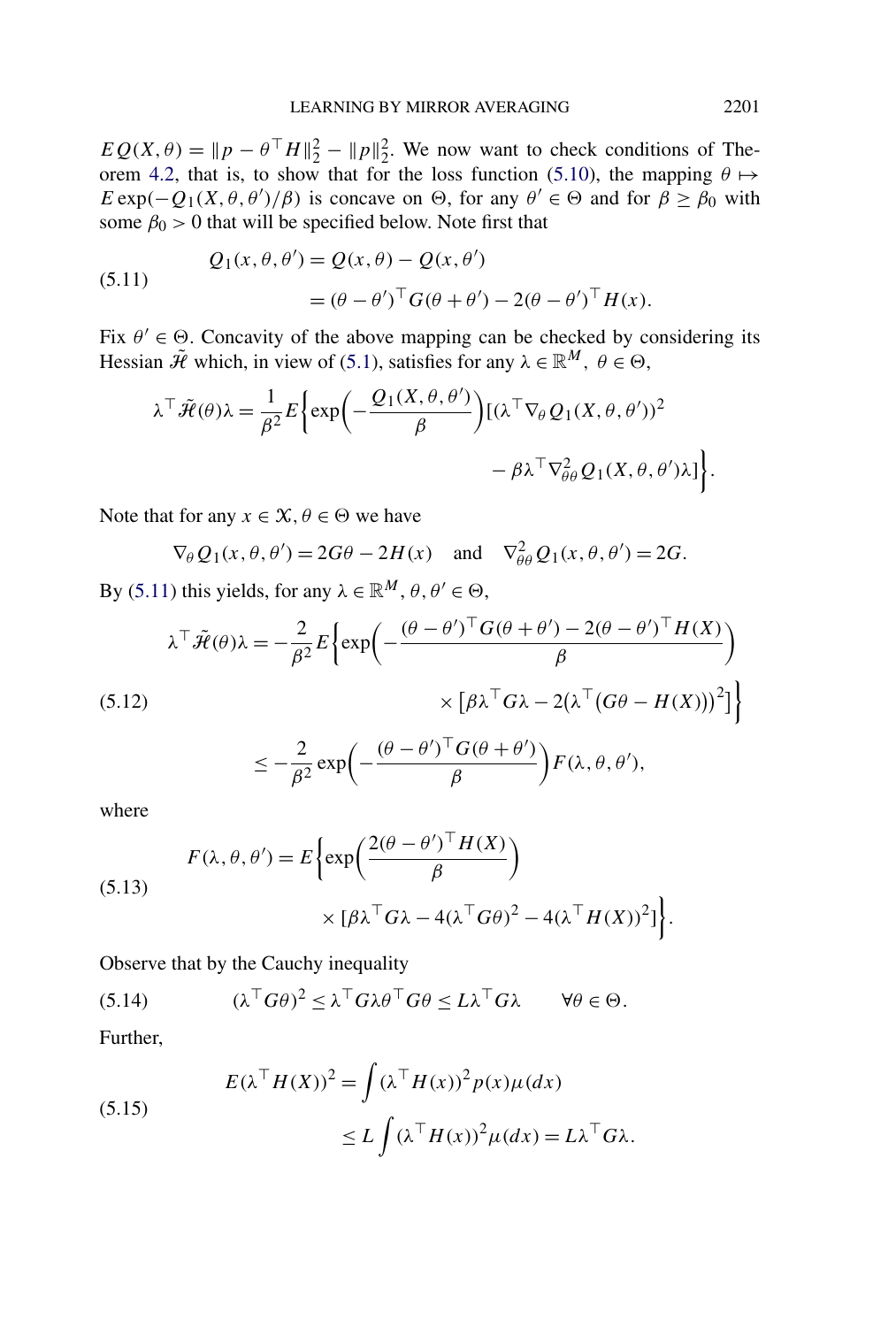Using [\(5.14\)](#page-18-0) and [\(5.15\)](#page-18-0) and the fact that  $\|\theta - \theta'\|_1 \le 2$  where  $\|\cdot\|_1$  stands for the  $\ell_1(\mathbb{R}^M)$ -norm, we obtain

$$
F(\lambda, \theta, \theta') \ge (\beta - 4L)\lambda^\top G \lambda E \exp\left(\frac{2(\theta - \theta')^\top H(X)}{\beta}\right)
$$

$$
-4E\left\{\exp\left(\frac{2(\theta - \theta')^\top H(X)}{\beta}\right)(\lambda^\top H(X))^2\right\}
$$

$$
\ge (\beta - 4L)\lambda^\top G \lambda \exp\left(-\frac{4L}{\beta}\right) - 4L\lambda^\top G \lambda \exp\left(\frac{4L}{\beta}\right) \ge 0
$$

provided that

$$
\frac{\beta - 4L}{4L} \exp\left(-\frac{8L}{\beta}\right) \ge 1.
$$

Note that the last inequality is guaranteed for  $\beta \ge \beta_0 = 12L$ . We conclude that for  $\beta \ge 12L$  the Hessian  $\hat{\mathcal{H}}$  in [\(5.12\)](#page-18-0) is negative semidefinite and therefore the mapping  $\theta \mapsto E \exp(-Q_1(X, \theta, \theta')/\beta)$  is concave on  $\Theta$  for any fixed  $\theta' \in \Theta$ . Thus we have proved the following corollary of Theorem [4.2.](#page-7-0)

COROLLARY 5.7. *Consider the density estimation problem with the L*<sup>2</sup> *loss as described above. Then, for any*  $\beta \geq 12L$ , *the aggregate estimator*  $\tilde{p}_n(x)$  =  $\hat{\theta}_n^{\top} H(x), x \in \mathcal{X}$ , where  $\hat{\theta}_n$  is obtained by the mirror averaging algorithm, satis*fies*

$$
E_{n-1} \|\tilde{p}_n - p\|_2^2 \le \min_{1 \le j \le M} \|p_j - p\|_2^2 + \frac{\beta \log M}{n}.
$$

6. Parametric estimation with Kullback–Leibler (KL) loss. Let  $\mathcal{P} = \{P_a, a \in \mathcal{A}\}\$ be a family of probability measures on a measurable space  $(\mathcal{X}, \mathcal{F})$  dominated by a  $\sigma$ -finite measure  $\mu$  on  $(\mathcal{X}, \mathcal{F})$ . Here  $\mathcal{A} \subset \mathbb{R}^m$  is a bounded set of parameters. The densities relative to  $\mu$  are denoted by  $p(x, a) = (dP_a/d\mu)(x), x \in \mathcal{X}$ . Let *X* be a random variable with values in X distributed according to  $P_{a^*}$  where  $a^* \in A$ is the unknown true value of the parameter.

In the aggregation framework, we have *M* values  $a_1, \ldots, a_M \in A$  (preliminary estimators of *a*) and of an i.i.d. sample  $X_1, \ldots, X_n$  where  $X_i$  take values in  $X$ , and have the same distribution as *X*. Our goal is to construct an aggregate  $\tilde{a}_n$  that mimics the parametric KL oracle defined by  $\min_{1 \leq j \leq M} K(a^*, a_j)$ , where

$$
K(a,b) \triangleq \mathcal{K}(p(\cdot,a),p(\cdot,b)) \qquad \forall a,b \in \mathcal{A}.
$$

For  $x \in \mathcal{X}, \theta \in \Theta$ , we introduce the corresponding loss function

$$
Q(x,\theta) = -\log p(x, \theta^{\top} H),
$$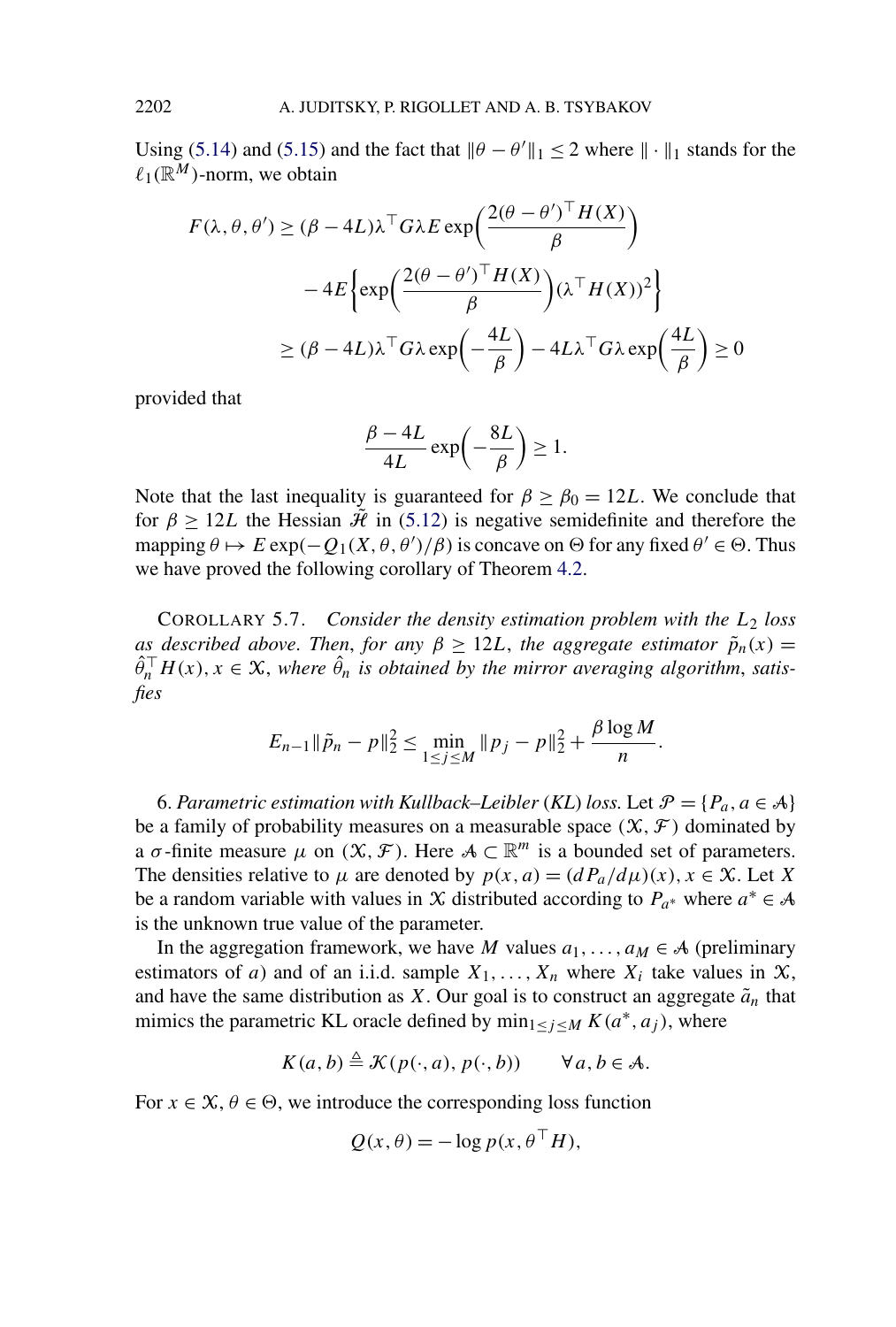<span id="page-20-0"></span>where  $H = (a_1, \ldots, a_M)^\top$ . We set  $Z = X$ . Then

$$
A(\theta) = E Q(X, \theta) = -\int \log(p(x, \theta^{\top} H)) p(x, a^*) \mu(dx),
$$
  

$$
A(e_j) = K(a^*, a_j) - \int p(x, a^*) \log(p(x, a^*)) \mu(dx).
$$

Since, for all  $x \in \mathcal{X}$ ,  $\exp(-Q(x, \theta)/\beta) = (p(x, \theta^{\top}H))^{1/\beta}$ , to apply Theorem [4.2](#page-7-0) we need the following assumption.

ASSUMPTION 5.1. For some  $\beta > 0$  and for any  $a \in A$  there exists a Borel function  $\Psi_{\beta}$  :  $\Theta \times \Theta \to \mathbb{R}_+$  such that  $\theta \mapsto \Psi_{\beta}(\theta, \theta')$  is concave on the simplex  $\Theta$ for all  $\theta' \in \Theta$ ,  $\Psi_{\beta}(\theta, \theta) = 1$  and

$$
\int \left(\frac{p(x, H^{\top}\theta)}{p(x, H^{\top}\theta')}\right)^{1/\beta} p(x, a)\mu(dx) \leq \Psi_{\beta}(\theta, \theta')
$$

for all  $\theta, \theta' \in \Theta$ .

COROLLARY 5.8. *Consider the parametric estimation problem with the KL loss as described above and let*  $\int p(x, a^*) |\log p(x, a^*)| \mu(dx) < \infty$ . Suppose that *Assumption* 5.1 *is fulfilled for some*  $\beta > 0$ . *Then the aggregate estimator*  $\tilde{a}_n =$  $\hat{\theta}_n^\top H$  *of the parameter a* $^*$ , *where*  $\hat{\theta}_n$  *is obtained by the mirror averaging algorithm*, *satisfies*

(5.16) 
$$
E_{n-1}K(a^*, \tilde{a}_n) \leq \min_{1 \leq j \leq M} K(a^*, a_j) + \frac{\beta \log M}{n}.
$$

Aggregation procedures can be used to construct pointwise adaptive locally parametric estimators in nonparametric regression [\[2\]](#page-22-0). In this case inequality (5.16) can be applied to prove the corresponding adaptive risk bounds. We now check that Assumption 5.1 is satisfied for several standard parametric families.

- **Univariate Gaussian distribution.** Let  $\mu$  be the Lebesgue measure on R and let  $p(x, a) = (\sigma \sqrt{2\pi})^{-1} \exp(-(x - a)^2/(2\sigma^2))$  be the univariate Gaussian density with mean  $a \in A = [-L, L]$  and known variance  $\sigma^2 > 0$ . Replacing  $f(x)$  by *a*<sup>∗</sup> and *H(x)* by *H* in the proof of Corollary [5.6,](#page-17-0) and following exactly the same argument as there we find that Assumption 5.1 is satisfied for any  $\beta \geq$  $\beta_0 = 2\sigma^2 + 8L^2$ . Hence, (5.16) also holds for such *β*. Note that in this case  $K(a^*, a) = (a^* - a)^2/(2\sigma^2)$ .
- **Bernoulli distribution.** Let  $\mu$  be the discrete measure on {0, 1} such that  $\mu(0)$  =  $\mu(1) = 1$  and let  $p(x, a) = a \mathbb{1}_{\{x=0\}} + (1-a) \mathbb{1}_{\{x=1\}}$  be the density of a Bernoulli random variable with parameter  $a \in A = (0, 1)$ . Then

$$
\int \left(\frac{p(x, H^{\top}\theta)}{p(x, H^{\top}\theta')}\right)^{1/\beta} p(x, a)\mu(dx)
$$
  
= 
$$
\left(\frac{H^{\top}\theta}{H^{\top}\theta'}\right)^{1/\beta} a + \left(\frac{1 - H^{\top}\theta}{1 - H^{\top}\theta'}\right)^{1/\beta} (1 - a) \triangleq \Psi_{\beta}(\theta, \theta').
$$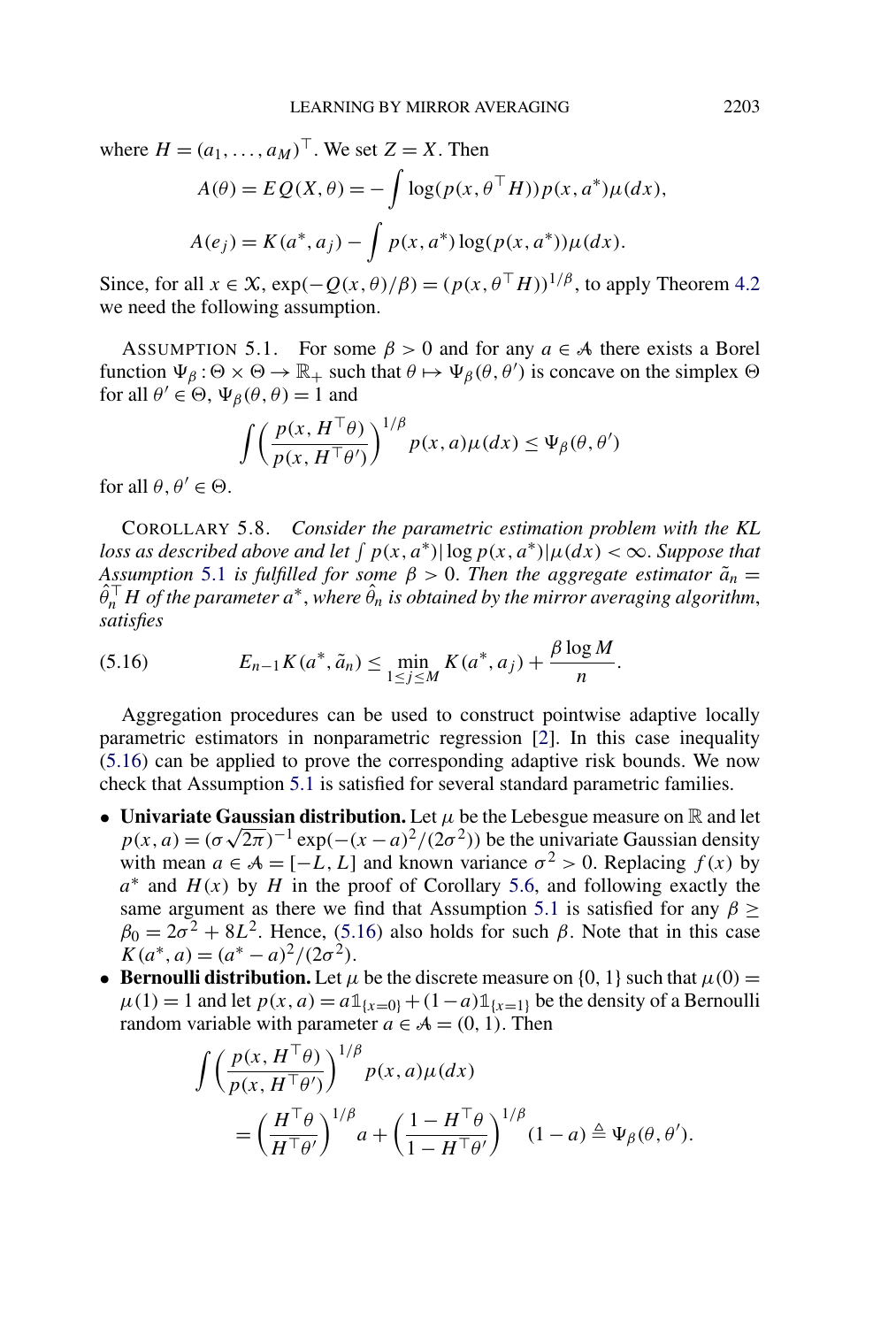<span id="page-21-0"></span>This function is concave in  $\theta$  for any  $\theta' \in \Theta$  if  $\beta \ge 1$  and obviously  $\Psi_{\beta}(\theta)$ ,  $\theta$ ) = 1. Therefore Assumption [5.1](#page-20-0) is satisfied and Corollary [5.8](#page-20-0) applies with  $\beta = 1$ .

• **Poisson distribution.** Let  $\mu$  be the counting measure on the set of the nonnegative integers  $\mathbb{N}$ :  $\mu(k) = 1, \forall k \in \mathbb{N}$ , and let  $p(x, a) = \sum_{k=0}^{\infty} \frac{a^k}{k!} e^{-a} \mathbb{1}_{\{x=k\}}$  be the density of a Poisson random variable with parameter  $a \in \mathcal{A} = [\ell, L]$  where  $0 < \ell < L < \infty$ . Then

(5.17) 
$$
\int \left(\frac{p(x, H^{\top}\theta)}{p(x, H^{\top}\theta')}\right)^{1/\beta} p(x, a)\mu(dx) = \exp\left[a\left(\frac{H^{\top}\theta}{H^{\top}\theta'}\right)^{1/\beta} - a - \frac{H^{\top}(\theta - \theta')}{\beta}\right] \triangleq \Psi_{\beta}(\theta, \theta').
$$

Clearly,  $\Psi_{\beta}(\theta, \theta) = 1$  and it is not hard to show that  $\Psi_{\beta}$  in (5.17) is concave as a function of  $\theta$  for any  $\theta' \in \Theta$ , provided that  $\beta \geq 1 + L(1 + L/\ell)(L/\ell)^{1/(2L+1)}$ . Therefore Assumption [5.1](#page-20-0) is satisfied and Corollary [5.8](#page-20-0) applies with  $\beta \ge \beta_0 =$  $1 + L(1 + L/\ell)(\tilde{L}/\ell)^{1/(2L+1)}.$ 

**6. Proof of Proposition [2.1.](#page-3-0)** In view of [\(2.2\)](#page-3-0), for any selector  $T_n$  constructed from the observations  $Z_1, \ldots, Z_n$  we have

$$
A_k(T_n) - \min_{1 \le j \le M} A_k(e_j) \ge \left[ A_k(T_n) - \min_{1 \le j \le M} A_k(e_j) \right] \mathbb{1}_{\{T_n \ne e_k\}}
$$

$$
= \sigma \sqrt{\frac{\log M}{n}} \mathbb{1}_{\{T_n \ne e_k\}}.
$$

Taking expectation on both sides of the previous inequality yields

$$
E_n^k[A_k(T_n)] - \min_{1 \le j \le M} A_k(e_j) \ge \sigma \sqrt{\frac{\log M}{n}} P_n^k(T_n \ne e_k).
$$

Thus a sufficient condition for [\(2.3\)](#page-3-0) to hold is

(6.1) 
$$
\inf_{T_n} \sup_{k=1,...,M} P_n^k(T_n \neq e_k) \geq c > 0.
$$

Since  $P_h^k$  is the product of *n* multivariate Gaussian measures with means *e<sub>k</sub>*(*σ/*2) $\sqrt{\log(M)/n}$  and the covariance matrices *σ*<sup>2</sup>*I*, the Kullback–Leibler divergence between  $p_h^k$  and  $p_h^1$  is given explicitly by  $\mathcal{K}(p_h^k, p_h^1) = (\log M)/4$ , for any  $k = 2, ..., M$ , where  $p_h^k$  denotes the density of  $P_h^k$ . We can therefore apply Proposition 2.3 in [\[25\]](#page-23-0) with  $\alpha^* = (\log M)/4$ . Taking in that proposition  $\tau = 1/M$ we get  $(6.1)$  with some  $c > 0$  which finishes the proof.

**Acknowledgments.** We would like to thank Jean-Yves Audibert, Arnak Dalalyan and Gilles Stoltz for the remarks that helped to improve the text.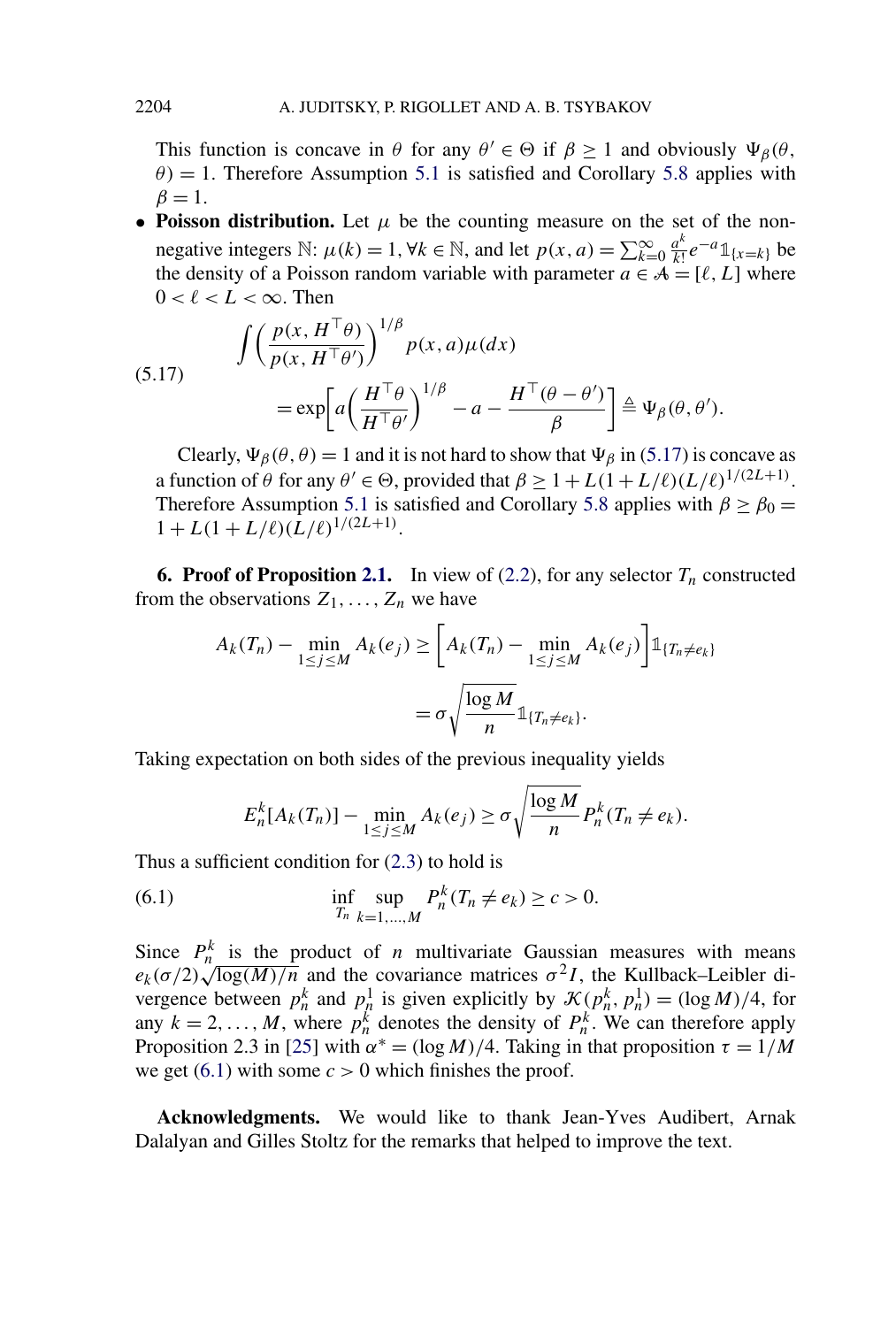## **REFERENCES**

- <span id="page-22-0"></span>[1] BARTLETT, P. L., BOUCHERON, S. and LUGOSI, G. (2002). Model selection and error estimation. *Machine Learning* **48** 85–113.
- [2] BELOMESTNY, D. and SPOKOINY, V. (2007). Spatial aggregation of local likelihood estimates with applications to classification. *Ann. Statist.* **35** 2287–2311. [MR2363972](http://www.ams.org/mathscinet-getitem?mr=2363972)
- [3] BEN-TAL, A. and NEMIROVSKI, A. S. (1999). The conjugate barrier mirror descent method for non-smooth convex optimization. MINERVA Optimization Center Report, Faculty of Industrial Engineering and Management, Technion—Israel Institute of Technology, Haifa. Available at [http://iew3.technion.ac.il/Labs/Opt/opt/Pap/CP\\_MD.pdf](http://iew3.technion.ac.il/Labs/Opt/opt/Pap/CP_MD.pdf).
- [4] BOUCHERON, S., BOUSQUET, O. and LUGOSI, G. (2005). Theory of classification: Some recent advances. *ESAIM Probab. Statist.* **9** 323–375. [MR2182250](http://www.ams.org/mathscinet-getitem?mr=2182250)
- [5] BUNEA, F. and NOBEL, A. (2005). Sequential procedures for aggregating arbitrary estimators of a conditional mean. Manuscript. Available at <http://www.stat.fsu.edu/~flori>.
- [6] BUNEA, F., TSYBAKOV, A. B. and WEGKAMP, M. H. (2007). Aggregation for Gaussian regression. *Ann. Statist.* **35** 1674–1697. [MR2351101](http://www.ams.org/mathscinet-getitem?mr=2351101)
- [7] CATONI, O. (1997). A mixture approach to universal model selection. Preprint LMENS-97-30, Ecole Normale Supérieure, Paris.
- [8] CATONI, O. (1999). "Universal" aggregation rules with exact bias bounds. Preprint 510, Laboratoire de Probabilités et Modèles Aléatoires, Univ. Paris 6 and Paris 7. Available at <http://www.proba.jussieu.fr/mathdoc/preprints/index.html#1999>.
- [9] CATONI, O. (2004). *Statistical Learning Theory and Stochastic Optimization. Ecole d'Eté de Probabilités de Saint-Flour XXXI—2001*. *Lecture Notes in Math.* **1851**. Springer, New York. [MR2163920](http://www.ams.org/mathscinet-getitem?mr=2163920)
- [10] CESA-BIANCHI, N. and LUGOSI, G. (2006) *Prediction, Learning, and Games*. Cambridge Univ. Press.
- [11] HAUSSLER, D., KIVINEN, J. and WARMUTH, M. K. (1998). Sequential prediction if individual sequences under general loss functions. *IEEE Trans. Inform. Theory* **44** 1906–1925. [MR1664051](http://www.ams.org/mathscinet-getitem?mr=1664051)
- [12] JUDITSKY, A., NAZIN, A., TSYBAKOV, A. and VAYATIS, N. (2005). Recursive aggregation of estimators via the mirror descent algorithm with averaging. *Problems Inform. Transmission* **41** 368–384. [MR2198228](http://www.ams.org/mathscinet-getitem?mr=2198228)
- [13] KIVINEN, J. and WARMUTH, M. K. (1999). Averaging expert predictions. In *Proc. Fourth. European Conf. on Computational Learning Theory* (H. U. Simon and P. Fischer, eds.) 153–167. Springer, Berlin. [MR1724987](http://www.ams.org/mathscinet-getitem?mr=1724987)
- [14] LEE, W. S., BARTLETT, P. L. and WILLIAMSON, R.C. (1996). Efficient agnostic learning with bounded fan-in. *IEEE Trans. Inform. Theory* **42** 2118–2132. [MR1447518](http://www.ams.org/mathscinet-getitem?mr=1447518)
- [15] LEUNG, G. and BARRON, A. R. (2006). Information theory and mixing least-squares regressions. *IEEE Trans. Inform. Theory* **52** 3396–3410. [MR2242356](http://www.ams.org/mathscinet-getitem?mr=2242356)
- [16] LUGOSI, G. and WEGKAMP, M. (2004). Complexity regularization via localized random penalties. *Ann. Statist.* **32** 1679–1697. [MR2089138](http://www.ams.org/mathscinet-getitem?mr=2089138)
- [17] MASSART, P. (2007). *Concentration Inequalities and Model Selection. Ecole d'Eté de Probabilités de Saint-Flour XXXIII—2003*. *Lecture Notes in Math.* **1896**. Springer, New York.
- [18] NEMIROVSKI, A. (2000). Topics in non-parametric statistics. *Ecole d'Eté de Probabilités de Saint-Flour XXVIII—1998*. *Lecture Notes in Math.* **1738** 85–277. Springer, New York. [MR1775640](http://www.ams.org/mathscinet-getitem?mr=1775640)
- [19] NEMIROVSKI, A. S. and YUDIN, D. B. (1983). *Problem Complexity and Method Efficiency in Optimization*, Wiley, Chichester. [MR0702836](http://www.ams.org/mathscinet-getitem?mr=0702836)
- [20] NESTEROV, Y. (2007). Primal–dual subgradient methods for convex problems. *Mathematical Programming*. Published online DOI: [10.1007/s10107-007-0149-x](http://dx.doi.org/10.1007/s10107-007-0149-x). Also available as CORE Discussion Paper n. 2005/67, Center for Operation Research and Econometrics, Louvain-la-Neuve, Belgium, 2005.